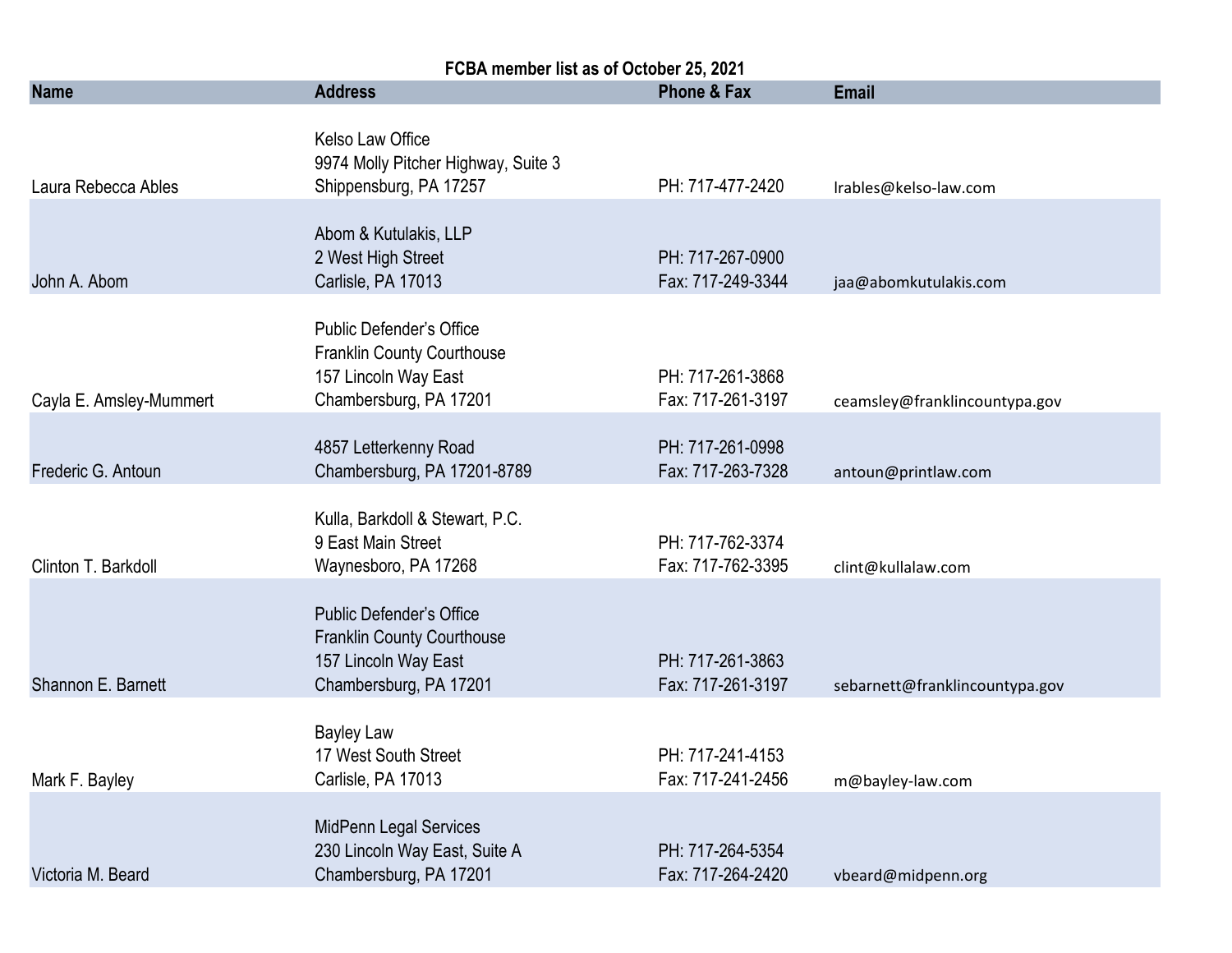| FCBA member list as of October 25, 2021 |                                                                                                                          |                                                           |                               |  |
|-----------------------------------------|--------------------------------------------------------------------------------------------------------------------------|-----------------------------------------------------------|-------------------------------|--|
| <b>Name</b>                             | <b>Address</b>                                                                                                           | Phone & Fax                                               | <b>Email</b>                  |  |
| J. Edward Beck Jr.                      | Keller, Keller, Beck and Ross, LLC<br>1035 Wayne Avenue<br>Chambersburg, PA 17201                                        | PH: 717-264-1110<br>PH: 717-762-3331<br>Fax: 717-762-1810 | ebeck@kkbrlaw.com             |  |
| Andrew J. Benchoff                      | Kornfield and Benchoff, LLP<br><b>Cumberland Valley Settlement Services</b><br>100 Walnut Street<br>Waynesboro, PA 17268 | PH: 717-762-8222<br>Fax: 717-762-6544                     | andrew@kornfield.net          |  |
| Casey Bogner                            | Public Defender's Office<br>Franklin County Courthouse<br>157 Lincoln Way East<br>Chambersburg, PA 17201                 | PH: 717-261-3868<br>Fax: 717-261-3197                     | csbogner@franklincountypa.gov |  |
| Bradley R. Bolinger                     | DiLoreto, Cosentino & Bolinger, P.C.<br>330 Lincoln Way East<br>P.O. Box 866<br>Chambersburg, PA 17201                   | PH: 717-264-2096<br>Fax: 717-264-2508                     | bbolinger@dcblaw.com          |  |
| Logan A. Bolinger                       | DiLoreto, Cosentino & Bolinger, P.C.<br>330 Lincoln Way East<br>P.O. Box 866<br>Chambersburg, PA 17201                   | PH: 717-264-2096<br>Fax: 717-264-2508                     | lbolinger@dcblaw.com          |  |
| Carrie M. Bowmaster                     | <b>MidPenn Legal Services</b><br>230 Lincoln Way East, Suite A<br>Chambersburg, PA 17201                                 | PH: 717-264-5354 ext.<br>2306<br>Fax: 717-264-2420        | cbowmaster@midpenn.org        |  |
| David R. Breschi                        | Breschi & Associates, LLC<br>946 Lincoln Way East<br>Chambersburg, PA 17201                                              | PH: 717-263-9533<br>Fax: 717-263-9513                     | david@breschilaw.com          |  |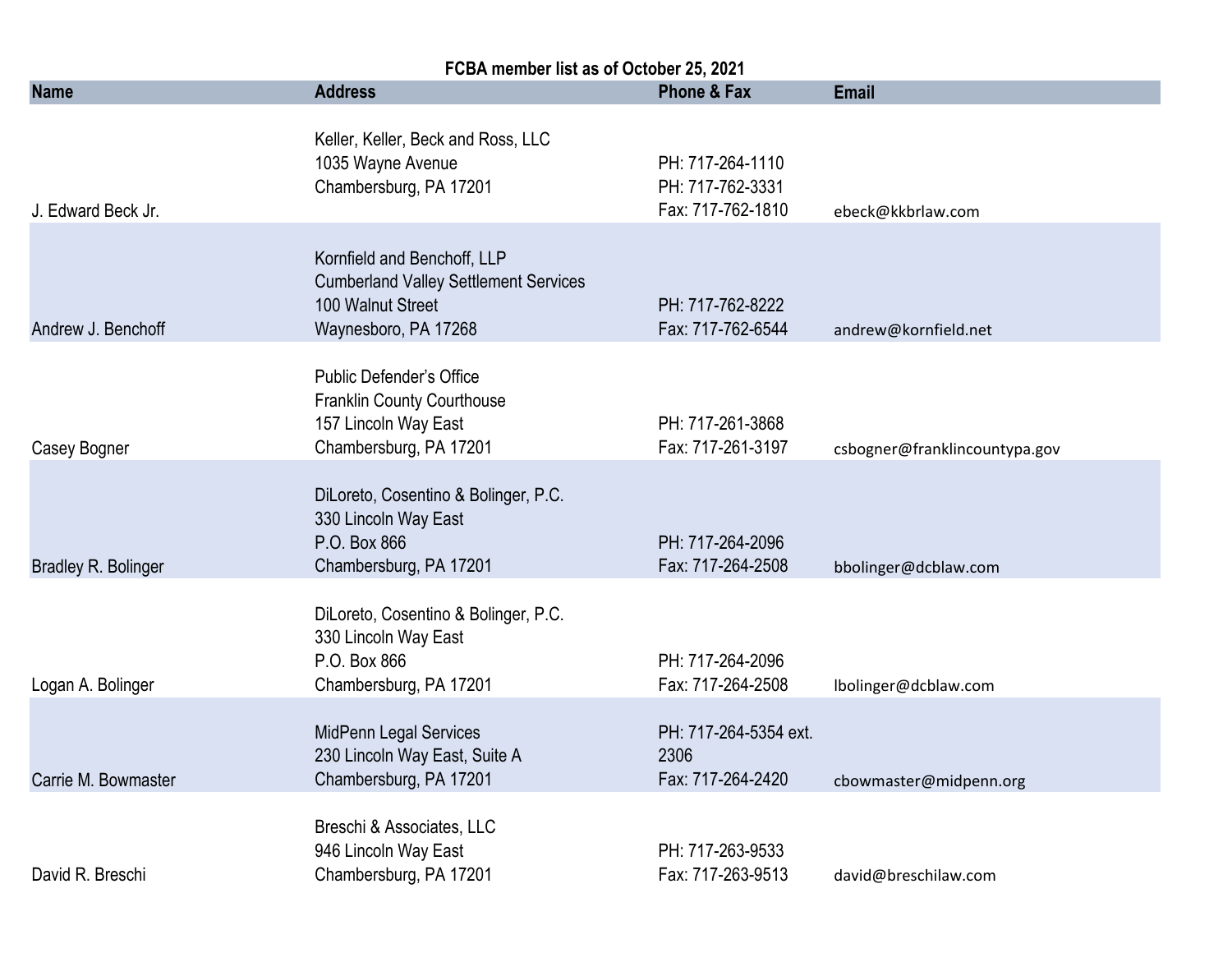| FCBA member list as of October 25, 2021 |                                                                                                                          |                                       |                             |  |
|-----------------------------------------|--------------------------------------------------------------------------------------------------------------------------|---------------------------------------|-----------------------------|--|
| <b>Name</b>                             | <b>Address</b>                                                                                                           | <b>Phone &amp; Fax</b>                | <b>Email</b>                |  |
| Ian M. Brink                            | <b>District Attorney's Office</b><br><b>Franklin County Courthouse</b><br>157 Lincoln Way East<br>Chambersburg, PA 17201 | PH: 717-261-3827<br>Fax: 717-261-3832 | ibrink@franklincountypa.gov |  |
| Mark A. Buterbaugh                      | Mooney & Associates<br>80 North Second Street<br>Chambersburg, PA 17201                                                  | PH: 717-632-4656<br>Fax: 717-632-3612 | mab@mooney4law.com          |  |
| Carolyn L. Carter                       | 165 Hanover Street<br>Gettysburg, PA 17325                                                                               | PH: 717-337-3730<br>Fax: 202-463-9462 | carolynleecarter@gmail.com  |  |
| Amber J. Chase                          | Mooney & Associates<br>80 North Second Street<br>Chambersburg, PA 17201                                                  | PH: 717-263-9215<br>Fax: 717-632-3612 | ajc@mooney4law.com          |  |
| Jared S. Childers                       | R. Thomas Murphy & Associates, P.C.<br>237 East Queen Street<br>Chambersburg, PA 17201                                   | PH: 717-261-0117<br>Fax: 717-762-1832 | jaredc@rthomasmurphy.com    |  |
| Elizabeth A. Clark                      | Dick, Stein, Schemel, Wine & Frey, LLP<br>119 East Baltimore Street<br>Greencastle, PA 17225                             | PH: 717-597-0200<br>Fax: 717597-2542  | liz@dsslawyers.com          |  |
| Stephen T. Coccorese                    | Salzmann Hughes, P.C.<br>79 St. Paul Drive<br>Chambersburg, PA 17201                                                     | PH: 717-263-2121<br>Fax: 717-263-0663 | stevec@salzmannhughes.com   |  |
| Maria P. Cognetti                       | Cognetti & Associates<br>3304 Market Street<br>Camp Hill, PA 17011-4423                                                  | PH: 717-909-4060<br>Fax: 717-909-4068 | mcognetti@cognettilaw.com   |  |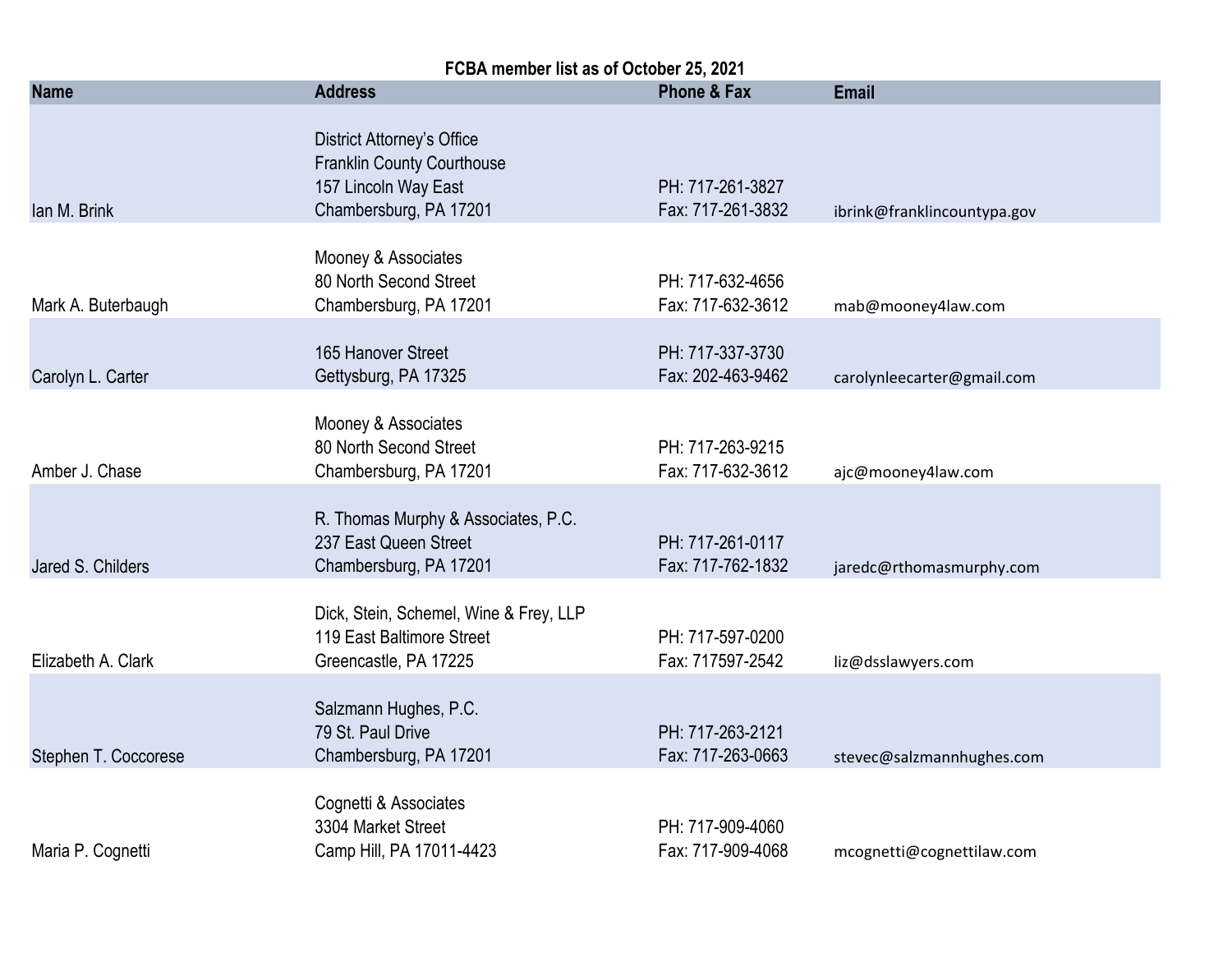| FCBA member list as of October 25, 2021 |                                                                                                                                     |                                       |                                  |
|-----------------------------------------|-------------------------------------------------------------------------------------------------------------------------------------|---------------------------------------|----------------------------------|
| <b>Name</b>                             | <b>Address</b>                                                                                                                      | <b>Phone &amp; Fax</b>                | <b>Email</b>                     |
| Michael J. Connor                       | Department of Transportation<br><b>Office of Chief Counsel</b><br>Commonwealth of PA<br>1101 South Front St<br>Harrisburg, PA 17104 | PH: 717-787-2830<br>Fax: 717-705-1122 | micconnor@pa.gov                 |
| Sheri D. Coover                         | Coover & Associates, PLLC<br>3 North 2nd Street, Suite C<br>Chambersburg, PA 17201                                                  | PH: 717-243-9190<br>Fax: 717-243-3518 | sheri@coovlaw.com                |
| <b>Brandon Copeland</b>                 | MidPenn Legal Services<br>230 Lincoln Way East, Suite A<br>Chambersburg, PA 17201                                                   | PH: 717-264-5354<br>Fax: 717-264-2420 | bcopeland@midpenn.org            |
| Anthony J. Cosentino                    | DiLoreto, Cosentino & Bolinger, P.C.<br>330 Lincoln Way East<br>P.O. Box 866<br>Chambersburg, PA 17201                              | PH: 717-264-2096<br>Fax: 717-264-2508 | acosentino@dcblaw.com            |
| Philip S. Cosentino                     | DiLoreto, Cosentino & Bolinger, P.C.<br>330 Lincoln Way East<br>P.O. Box 866<br>Chambersburg, PA 17201                              | PH: 717-264-2096<br>Fax: 717-264-2508 | pcosentino@dcblaw.com            |
| Kathleen W. Cramer                      | 220 Lincoln Way East<br>Chambersburg, PA 17201                                                                                      | PH: 717-264-3711<br>Fax: 717-264-0554 | attorneycramer@williamcramer.com |
| William C. Cramer                       | 220 Lincoln Way East<br>Chambersburg, PA 17201                                                                                      | PH: 717-264-3711<br>Fax: 717-264-0554 | attorneycramer@williamcramer.com |
| William R. Davis Jr.                    | 3213 Muirfield Drive<br>Chambersburg, PA 17201                                                                                      |                                       |                                  |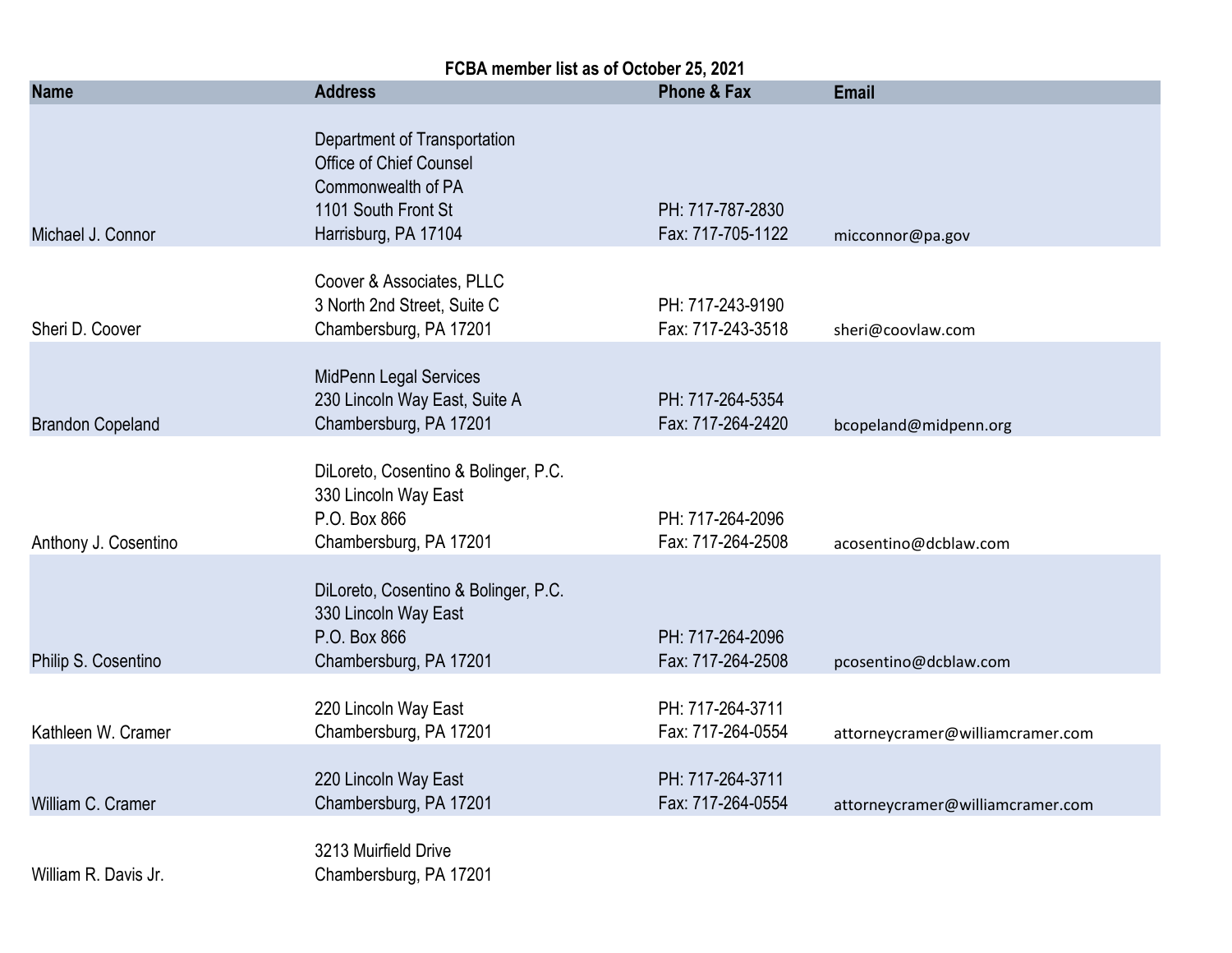| FCBA member list as of October 25, 2021 |                                                                                                                          |                                       |                                 |  |
|-----------------------------------------|--------------------------------------------------------------------------------------------------------------------------|---------------------------------------|---------------------------------|--|
| <b>Name</b>                             | <b>Address</b>                                                                                                           | Phone & Fax                           | <b>Email</b>                    |  |
| Berk V. Demiral                         | <b>District Attorney's Office</b><br><b>Franklin County Courthouse</b><br>157 Lincoln Way East<br>Chambersburg, PA 17201 | PH: 717-261-3827<br>Fax: 717-261-3832 | bvdemiral@franklincountypa.gov  |  |
| William S. Dick                         | Dick, Stein, Schemel, Wine & Frey, LLP<br>13 West Main Street, Suite 210<br>Waynesboro, PA 17268                         | PH: 717-762-1160<br>Fax: 717-762-6040 | bill@dsslawyers.com             |  |
| Denis M. DiLoreto                       | DiLoreto, Cosentino & Bolinger, P.C.<br>330 Lincoln Way East<br>P.O. Box 866<br>Chambersburg, PA 17201                   | PH: 717-264-2096<br>Fax: 717-264-2508 | ddiloreto@comcast.net           |  |
| Beverly J. Doneker                      | 281 Stone Church Road<br>Carlisle, PA 17015                                                                              |                                       | doneckerbev@gmail.com           |  |
| Joseph L. Doyle                         | <b>PO Box 512</b><br>Waynesboro, PA 17268                                                                                | PH: 717-762-1160<br>Fax: 717-762-6040 | joe@dsslawyers.com              |  |
| David J. Drumheller                     | Office of Attorney General<br>Strawberry Square, 16th Floor<br>Harrisburg, PA 17120                                      | PH: 800-441-2555                      | ddrumheller@attorneygeneral.gov |  |
| David R. Erhard                         | Steve Rice, P.C.<br>260 W High Street, Suite 2<br>Gettysburg, PA 17325                                                   | PH: 717-339-0011<br>Fax: 717-339-0010 | de@stevericelaw.com             |  |
| Jeffrey S. Evans                        | Law Offices of Jeffrey S. Evans<br>2025 East Main Street<br>Waynesboro, PA 17268                                         | PH: 717-762-1415<br>Fax: 717-765-0172 | jeff@jevanslaw.net              |  |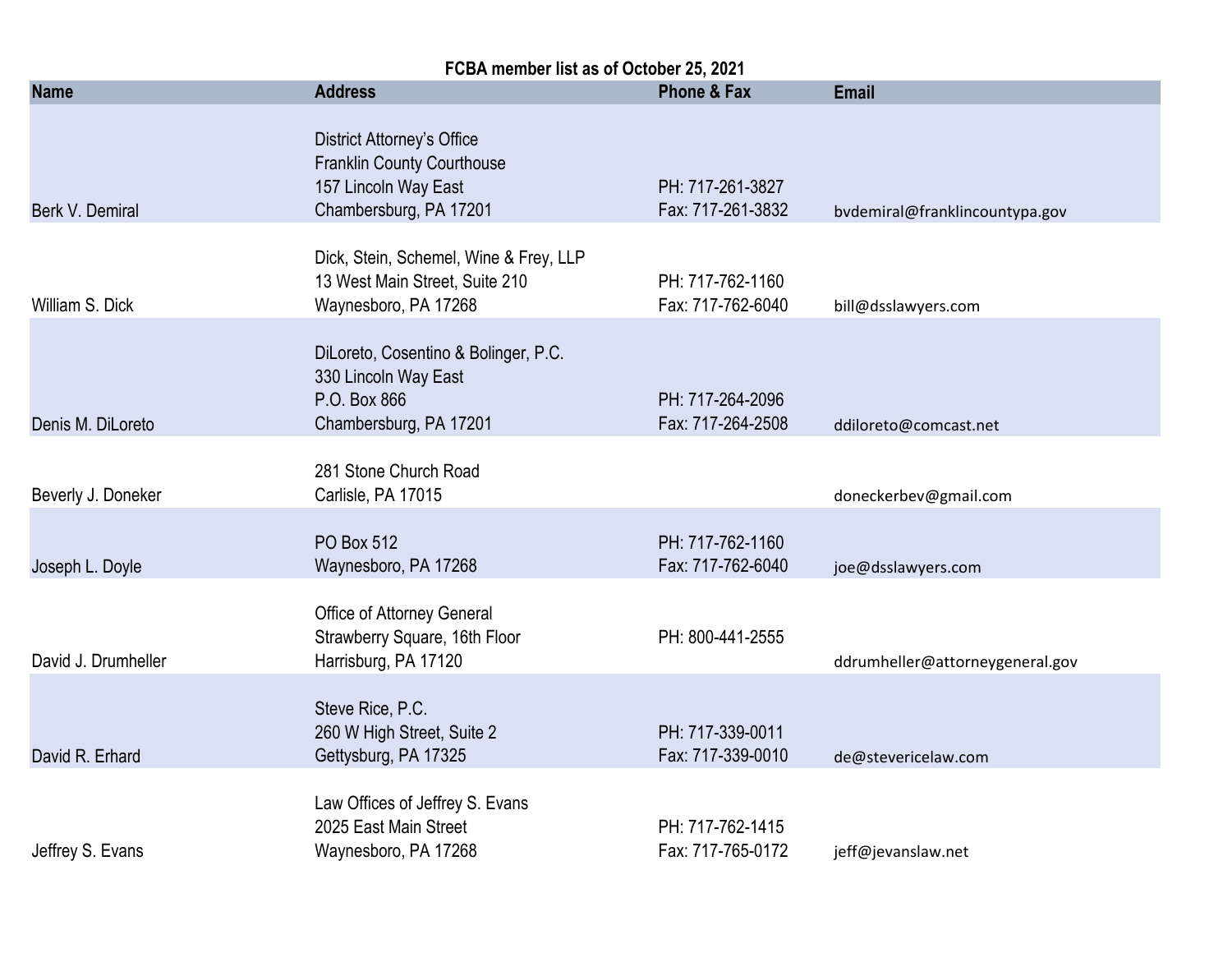| FCBA member list as of October 25, 2021 |                                                                                                                          |                                       |                              |
|-----------------------------------------|--------------------------------------------------------------------------------------------------------------------------|---------------------------------------|------------------------------|
| <b>Name</b>                             | <b>Address</b>                                                                                                           | <b>Phone &amp; Fax</b>                | <b>Email</b>                 |
| Jonathan C. Faust                       | <b>District Attorney's Office</b><br><b>Franklin County Courthouse</b><br>157 Lincoln Way East<br>Chambersburg, PA 17201 | PH: 717-261-3827<br>Fax: 717-261-3832 | jfaust@franklincountypa.gov  |
| Adam H. Fennen                          | Weigle & Associates<br>126 East King Street<br>Shippensburg, PA 17257                                                    | PH: 717-532-7388<br>Fax: 717-532-5289 | afennen@weigleassociates.com |
| Eileen C. Finucane                      | Salzmann Hughes, P.C.<br>79 St. Paul Drive<br>Chambersburg, PA 17201                                                     | PH: 717-263-2121<br>Fax: 717-263-0663 | eileen@salzmannhughes.com    |
| Michael B. Finucane                     | Michael Finucane Law Office<br>550 Cleveland Avenue, Suite 112<br>Chambersburg, PA 17201                                 | PH: 717-264-1400<br>Fax: 717-264-3000 |                              |
| Thomas J. Finucane                      | 308 Stonegate Circle North<br>Chambersburg, PA 17201-4514                                                                | PH: 717-369-2944                      | tom.finucane@gmail.com       |
| Welton J. Fischer                       | Law Offices of Welton J. Fischer<br>550 Cleveland Avenue, Suite 202<br>Chambersburg, PA 17201                            | PH: 717-264-8020<br>Fax: 717-264-8025 | lawoffwjf@centurylink.net    |
| Jonah L. Fish-Gertz                     | <b>Franklin County Legal Services</b><br>336 Lincoln Way East, Suite B<br>Chambersburg, PA 17201                         | PH: 717-262-2326<br>Fax: 717-232-2361 | jonah@fcls.net               |
| Matthew D. Fogal                        | <b>District Attorney's Office</b><br><b>Franklin County Courthouse</b><br>157 Lincoln Way East<br>Chambersburg, PA 17201 | PH: 717-261-3827<br>Fax: 717-261-3832 | mdfogal@franklincountypa.gov |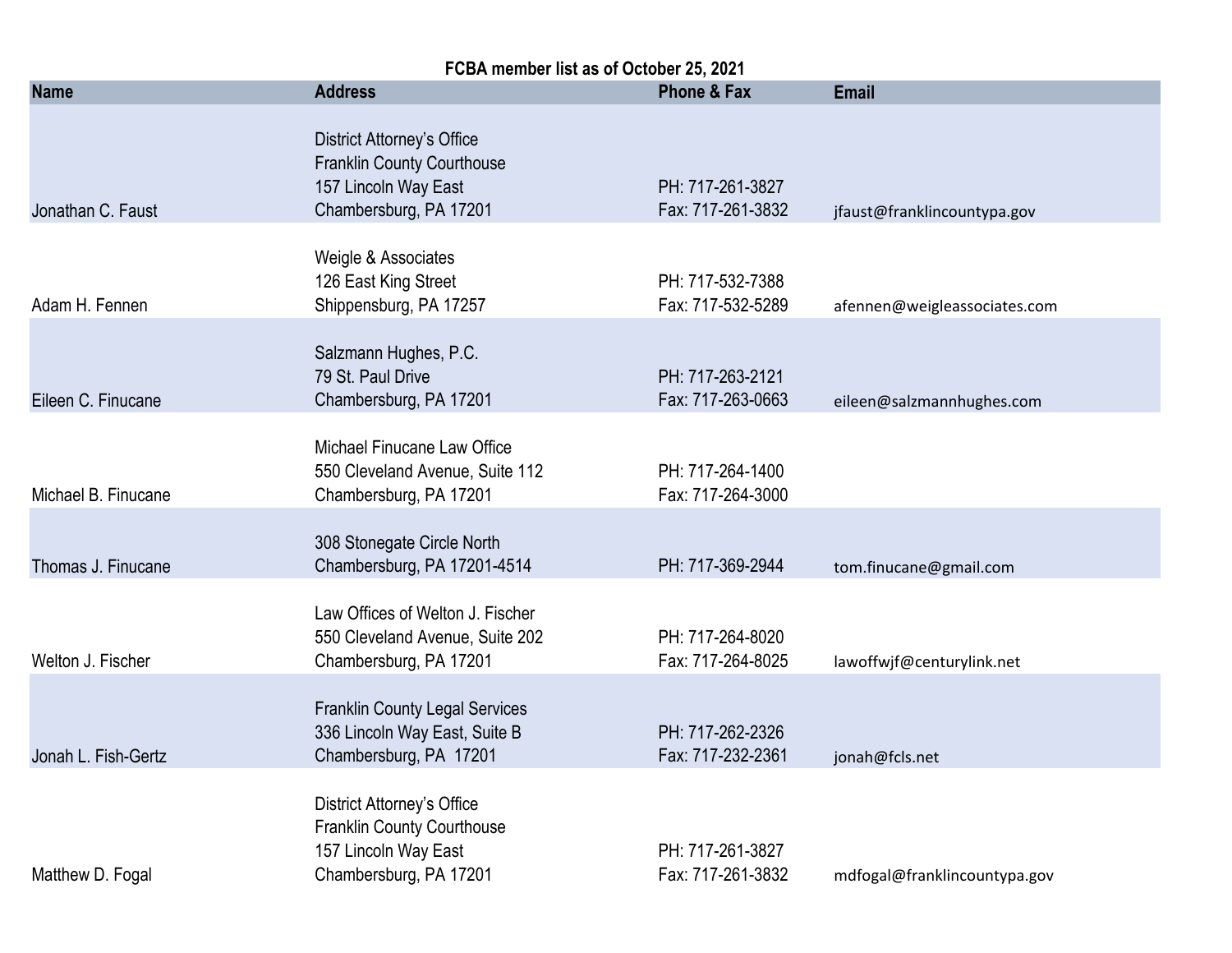| FCBA member list as of October 25, 2021 |                                                                                                                          |                                       |                               |  |
|-----------------------------------------|--------------------------------------------------------------------------------------------------------------------------|---------------------------------------|-------------------------------|--|
| <b>Name</b>                             | <b>Address</b>                                                                                                           | <b>Phone &amp; Fax</b>                | <b>Email</b>                  |  |
| David A. Frantz                         | <b>District Attorney's Office</b><br><b>Franklin County Courthouse</b><br>157 Lincoln Way East<br>Chambersburg, PA 17201 | PH: 717-261-3827<br>Fax: 717-261-3832 | dafrantz@franklincountypa.gov |  |
| John W. Frey                            | Dick, Stein, Schemel, Wine & Frey, LLP<br>119 East Baltimore Street<br>Greencastle, PA 17225                             | PH: 717-597-0200<br>Fax: 717-597-2542 | john@dsslawyers.com           |  |
| Daniel A. Gabriel                       | 15986 Lincoln Way West<br>Fort Loudon, PA 17224                                                                          | PH: 703-874-3152                      | dgabriel1@gmail.com           |  |
| Justin M. George                        | Salzmann Hughes, P.C.<br>79 St. Paul Drive<br>Chambersburg, PA 17201                                                     | PH: 717-263-2121<br>Fax: 717-263-0663 | jgeorge@salzmannhughes.com    |  |
| George S. Glen                          | Glen and Glen LLC<br>237 East Queen Street<br>Chambersburg, PA 17201                                                     | PH: 717-263-2313<br>Fax: 717-263-2297 | g-glen@glenandglen.com        |  |
| Courtney J. Graham                      | 3332 Carnoustie Dr<br>Chambersburg, PA 17202                                                                             | PH: 717-264-1100                      | cjg17202@yahoo.com            |  |
| Bradley L. Griffie                      | Griffie & Associates, P.C.<br>100 Lincoln Way East, Suite D<br>Chambersburg, PA 17201                                    | PH: 717-267-1350<br>Fax: 717-243-5063 | bgriffie@griffielaw.com       |  |
| Sara A. Grove                           | 415 Elrock Drive<br>Chambersburg, PA 17201                                                                               | PH: 717-477-1718                      | sagrov@ship.edu               |  |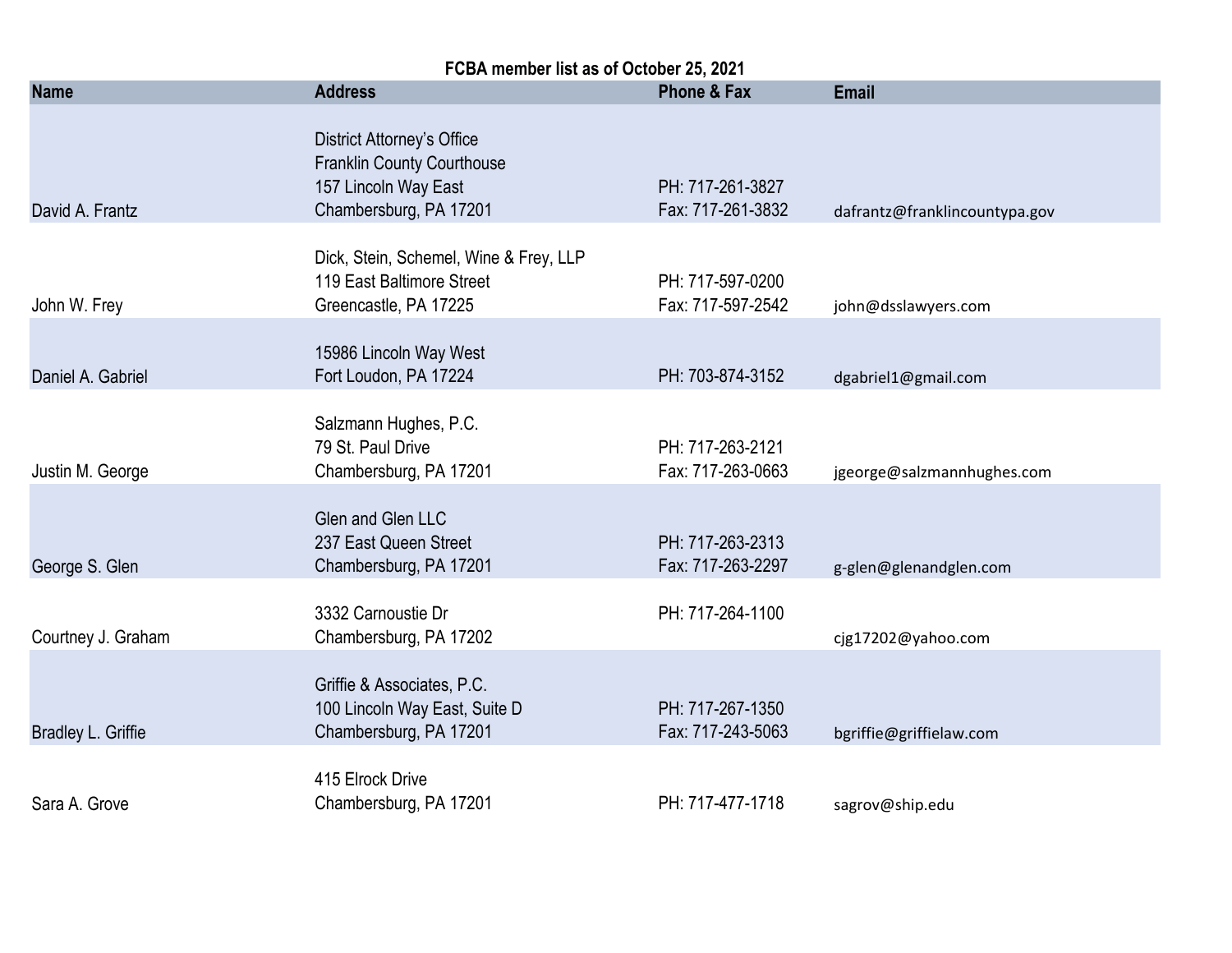| FCBA member list as of October 25, 2021 |                                                                                                                |                                                           |                           |  |
|-----------------------------------------|----------------------------------------------------------------------------------------------------------------|-----------------------------------------------------------|---------------------------|--|
| <b>Name</b>                             | <b>Address</b>                                                                                                 | <b>Phone &amp; Fax</b>                                    | <b>Email</b>              |  |
| Kristen B. Hamilton                     | Law Office of Eric J. Weisbrod, P.C.<br>999 Lncoln Way East<br>Chambersburg, PA 17201                          | PH: 717-496-8516<br>Fax: 717-496-8746                     | khamilton@ejwlaw.net      |  |
| J. Gregory Hannigan                     | 5 Public Square, Suite 311<br>Hagerstown, MD 21740                                                             | PH: 717-816-6639<br>PH: 301-797-3367<br>Fax: 301-790-1661 | jghannigan@rcn.com        |  |
| Charles J. Hartwell                     | Dethlefs-Pykosh Law Group, LLC<br>2132 Market Street<br>Camp Hill, PA 17011                                    | PH: 717-975-9446                                          | chartwell@dplglaw.com     |  |
| Erich E. Hawbaker                       | Hawbaker Law, P.C.<br>11-A West Seminary Street<br>Mercersburg, PA 17236                                       | PH: 717-328-3002<br>Fax: 717-328-3008                     | hawbakerlaw@hotmail.com   |  |
| Janice M. Hawbaker                      | Kaminski, Hawbaker & Salawage, P.C.<br>221 Lincoln Way East<br>Chambersburg, PA 17201                          | PH: 717-263-4400<br>Fax: 717-263-7765                     | jhawbaker@khlawpc.com     |  |
| Brittany R. Henderson                   | <b>Franklin County Legal Services</b><br>336 Lincoln Way East, Suite B<br>Chambersburg, PA 17201               | PH: 717-262-2326<br>Fax: 717-232-2361                     | brittany@fcls.net         |  |
| Honorable Douglas W. Herman             | Senior Judges' Chambers<br><b>Franklin County Courthouse</b><br>157 Lincoln Way East<br>Chambersburg, PA 17201 | PH: 717-261-3840<br>Fax: 717-261-3800                     |                           |  |
| Hannah F. Herman-Snyder                 | Johnson Duffie<br>183 Lincoln Way East<br>Chambersburg, PA 17201                                               | PH: 717-761-4540<br>Fax: 717-761-3015                     | hsnyder@johnsonduffie.com |  |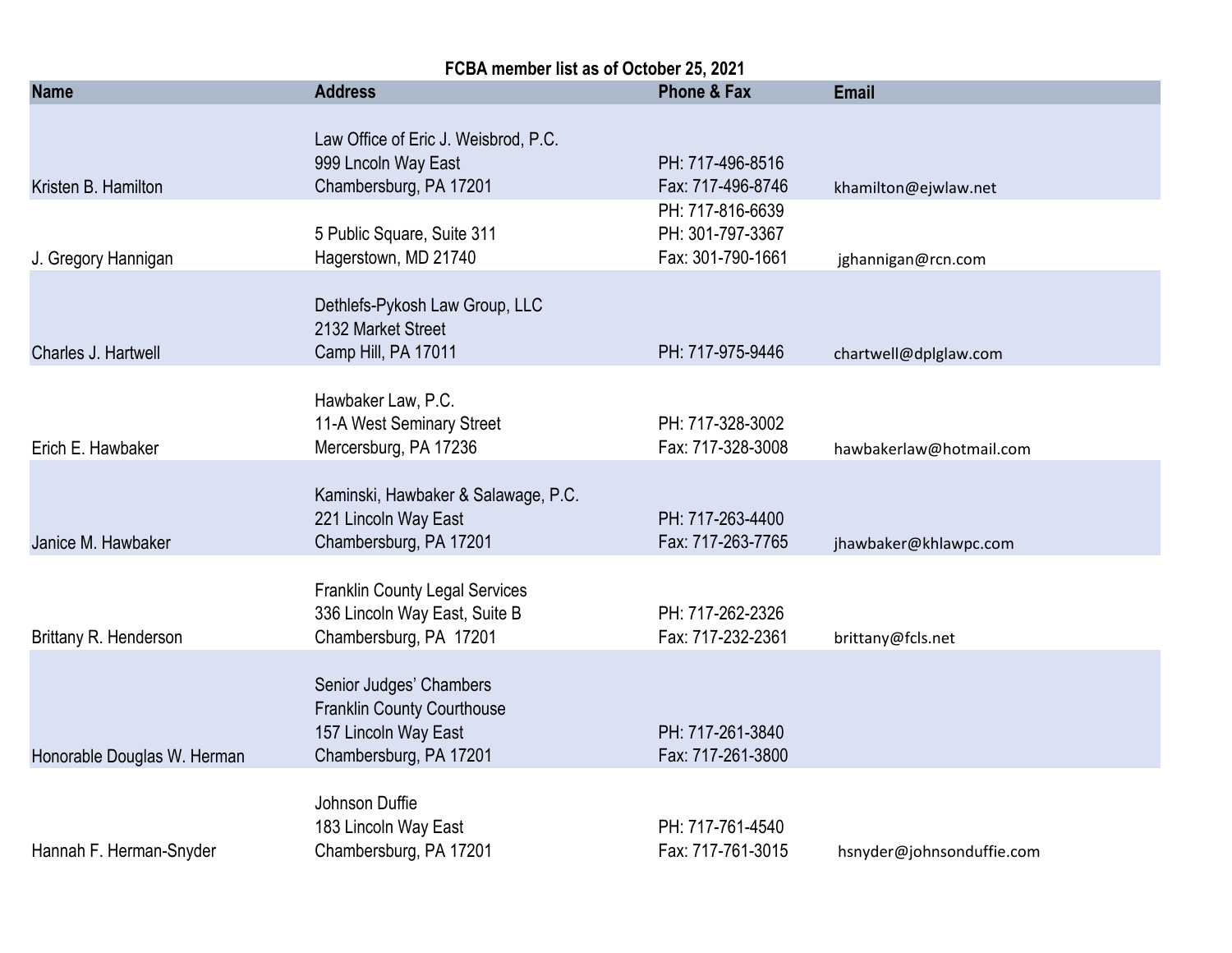| FCBA member list as of October 25, 2021 |                                                                                                                        |                                                           |                              |  |
|-----------------------------------------|------------------------------------------------------------------------------------------------------------------------|-----------------------------------------------------------|------------------------------|--|
| <b>Name</b>                             | <b>Address</b>                                                                                                         | <b>Phone &amp; Fax</b>                                    | <b>Email</b>                 |  |
| Deborah K. Hoff                         | Law Office of Deborah K. Hoff<br>154 South Potomac Street<br>Waynesboro, PA 17268                                      | PH: 717-762-0371<br>Fax: 717-762-4007                     | deborahhoff@embarqmail.com   |  |
| <b>Stacy Pineo Hurt</b>                 | Law Offices of Stacy Pineo Hurt<br>946 Lincoln Way East<br>Chambersburg, PA 17201                                      | PH: 717-504-0079<br>Fax: 717-264-4537                     | stacy@sph-law.com            |  |
| Anne S. Johnson                         | 2811 Bay Side Drive<br>New Smyrna Beach, FL 32168                                                                      | PH: 717-658-5643                                          | asjohnson755@gmail.com       |  |
| Brady B. Johnson IV                     | Salzmann Hughes, P.C.<br>79 St. Paul Drive<br>Chambersburg, PA 17201                                                   | PH: 717-263-2121<br>Fax: 717-263-0663                     | bjohnson@salzmannhughes.com  |  |
| Enoch H. Jones, IV                      | <b>Public Defender's Office</b><br><b>Franklin County Courthouse</b><br>157 Lincoln Way East<br>Chambersburg, PA 17201 | PH: 717-261-3868<br>Fax: 717-261-3197                     | ehjones@franklincountypa.gov |  |
| David S. Keller                         | Keller, Keller, Beck and Ross, LLC<br>1035 Wayne Avenue<br>Chambersburg, PA 17201                                      | PH: 717-264-1110<br>PH: 717-762-3331<br>Fax: 717-762-1810 | dkeller@kkbrlaw.com          |  |
| David S. Keller                         | 950 Leidig Drive<br>Chambersburg, PA 17201                                                                             | PH: 717-816-6027                                          | dskeller@comcast.net         |  |
| John B. Keller                          | Keller, Keller, Beck and Ross, LLC<br>1035 Wayne Avenue<br>Chambersburg, PA 17201                                      | PH: 717-264-1110<br>PH: 717-762-3331<br>Fax: 717-762-1810 | jebkeller@kkbrlaw.com        |  |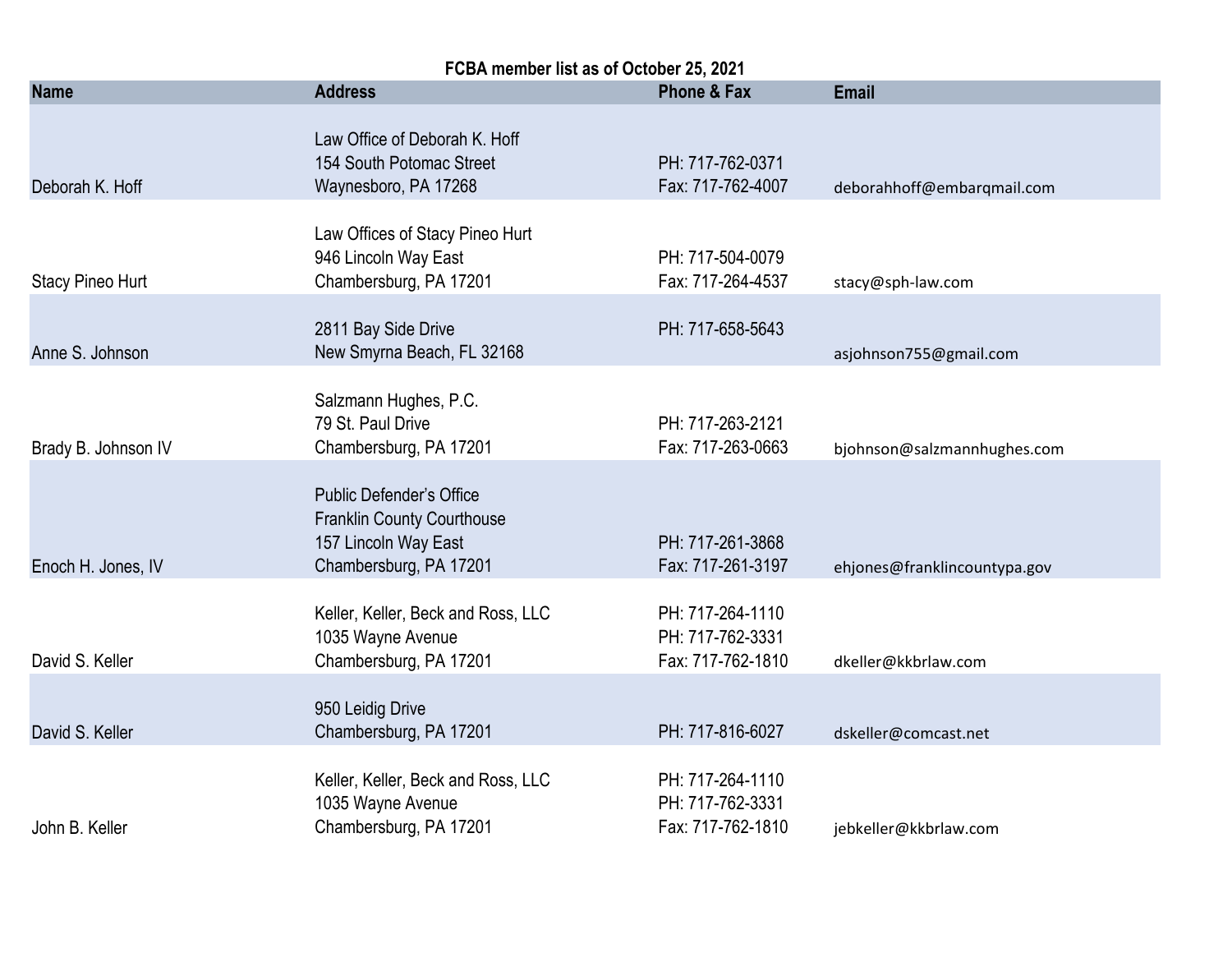| FCBA member list as of October 25, 2021 |                                                                                                                          |                                                           |                                   |  |
|-----------------------------------------|--------------------------------------------------------------------------------------------------------------------------|-----------------------------------------------------------|-----------------------------------|--|
| <b>Name</b>                             | <b>Address</b>                                                                                                           | <b>Phone &amp; Fax</b>                                    | <b>Email</b>                      |  |
| John N. Keller                          | Keller, Keller, Beck and Ross, LLC<br>1035 Wayne Avenue<br>Chambersburg, PA 17201                                        | PH: 717-264-1110<br>PH: 717-762-3331<br>Fax: 717-762-1810 | jkeller@kkbrlaw.com               |  |
| Laura J. Kerstetter                     | <b>District Attorney's Office</b><br><b>Franklin County Courthouse</b><br>157 Lincoln Way East<br>Chambersburg, PA 17201 | PH: 717-261-3827<br>Fax: 717-261-3832                     | ljkerstetter@franklincountypa.gov |  |
| Michele L. Kluk                         | Law Office of Debra R. Mehaffie LLC<br>5000 Ritter Road, Suite 202<br>Mechanicsburg, PA 17055                            | PH: 717-790-2403<br>Fax: 717-790-6019                     | michele@mehaffielaw.com           |  |
| Donald L. Kornfield                     | Kornfield and Benchoff, LLP<br>100 Walnut Street<br>Waynesboro, PA 17268                                                 | PH: 717-414-1877<br>Fax: 717-762-6544                     | don@kornfield.net                 |  |
| <b>Susan Korsnes</b>                    | <b>Public Defender's Office</b><br><b>Franklin County Courthouse</b><br>157 Lincoln Way East<br>Chambersburg, PA 17201   | PH: 717-261-3868<br>Fax: 717-261-3197                     | sdkorsnes@franklincountypa.gov    |  |
| Robert L. Kranz                         | Public Defender's Office<br><b>Franklin County Courthouse</b><br>157 Lincoln Way East<br>Chambersburg, PA 17201          | PH: 717-261-3868<br>Fax: 717-261-3197                     | rlkranz@franklincountypa.gov      |  |
| Honorable Angela R. Krom                | Judge Krom's Chambers<br><b>Franklin County Courthouse</b><br>157 Lincoln Way East<br>Chambersburg, PA 17201             | PH: 717-709-7200<br>Fax: 717-709-7219                     |                                   |  |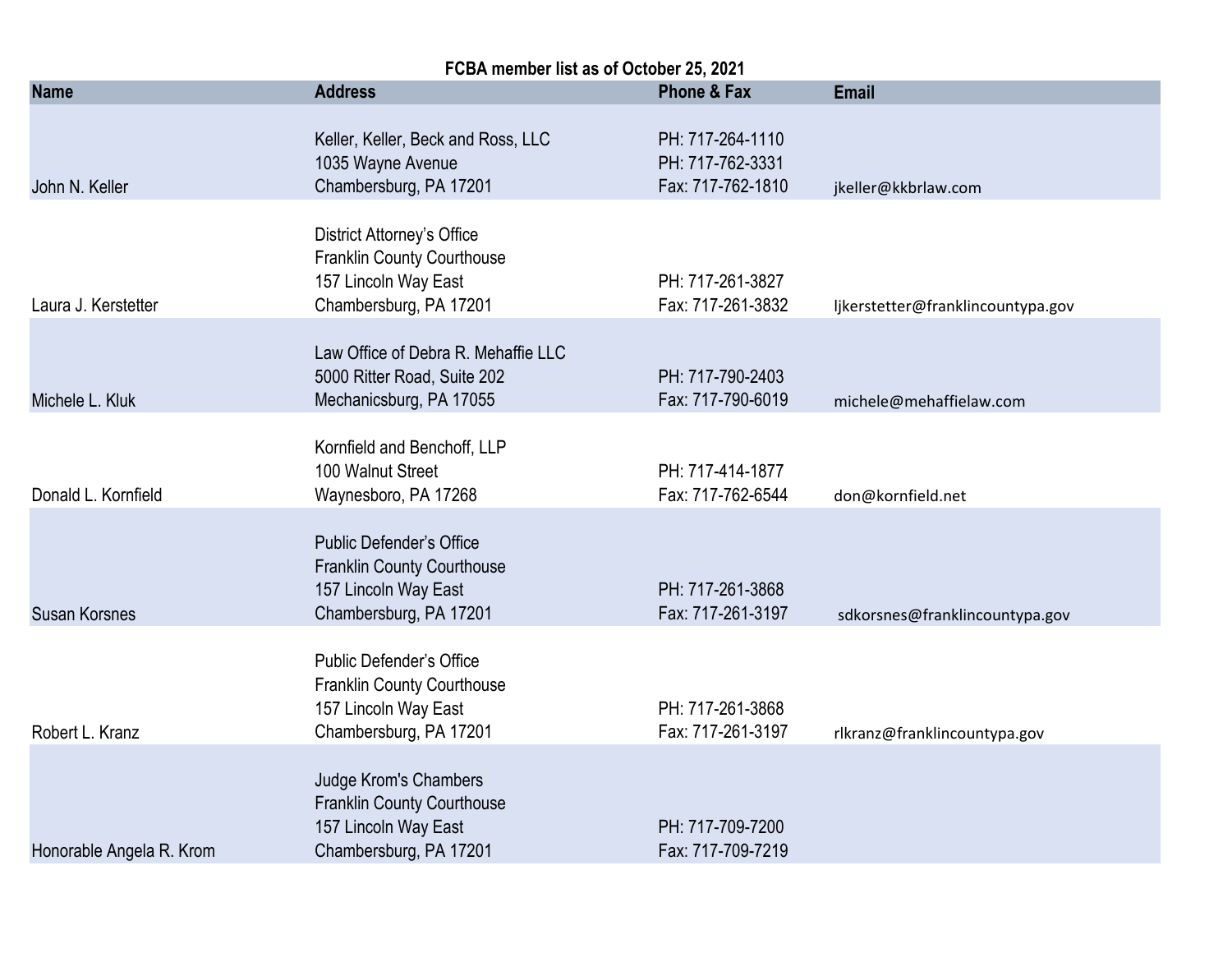| FCBA member list as of October 25, 2021 |                                                                                                                          |                                       |                                 |  |
|-----------------------------------------|--------------------------------------------------------------------------------------------------------------------------|---------------------------------------|---------------------------------|--|
| <b>Name</b>                             | <b>Address</b>                                                                                                           | <b>Phone &amp; Fax</b>                | <b>Email</b>                    |  |
| Stephen D. Kulla                        | Kulla, Barkdoll & Stewart, P.C.<br>9 East Main Street<br>Waynesboro, PA 17268                                            | PH: 717-762-3374<br>Fax: 717-762-3395 | steve@kullalaw.com              |  |
| Austin J. Langon                        | Sharpe & Sharpe, LLP<br>257 Lincoln Way East<br>Chambersburg, PA 17201                                                   | PH: 717-263-8447<br>Fax: 717-263-0279 | austin@sharpeandsharpe.com      |  |
| John M. Lisko                           | P.O. Box 792<br>Waynesboro, PA 17268                                                                                     | PH: 717-765-6545<br>Fax: 717-765-6724 | jmlisko@embarqmail.com          |  |
| Joseph A. Macaluso                      | Law Office of Joseph A. Macaluso<br>9614 Rowe Run Loop<br>Shippensburg, PA 17257                                         | PH: 717-532-4832<br>Fax: 717-532-4832 |                                 |  |
| Lynn Y. MacBride                        | 10785 Rinehart Drive<br>Waynesboro, PA 17268                                                                             | PH: 717-762-1837<br>Fax: 717-762-6837 | Imacbride3@aol.com              |  |
| Krystal J. MacIntyre                    | DiLoreto, Cosentino & Bolinger, P.C.<br>330 Lincoln Way East<br>P.O. Box 866<br>Chambersburg, PA 17201                   | PH: 717-264-2096<br>Fax: 717-264-2508 | kmacintyre@dcblaw.com           |  |
| LeRoy S. Maxwell Jr.                    | 12 Wynncrest Drive<br>Waynesboro, PA 17268                                                                               | PH: 717-360-8075                      | tucker12447@aol.com             |  |
| William F. McGinnis                     | <b>District Attorney's Office</b><br><b>Franklin County Courthouse</b><br>157 Lincoln Way East<br>Chambersburg, PA 17201 | PH: 717-261-3827<br>Fax: 717-261-3832 | wfmcginnis@franklincountypa.gov |  |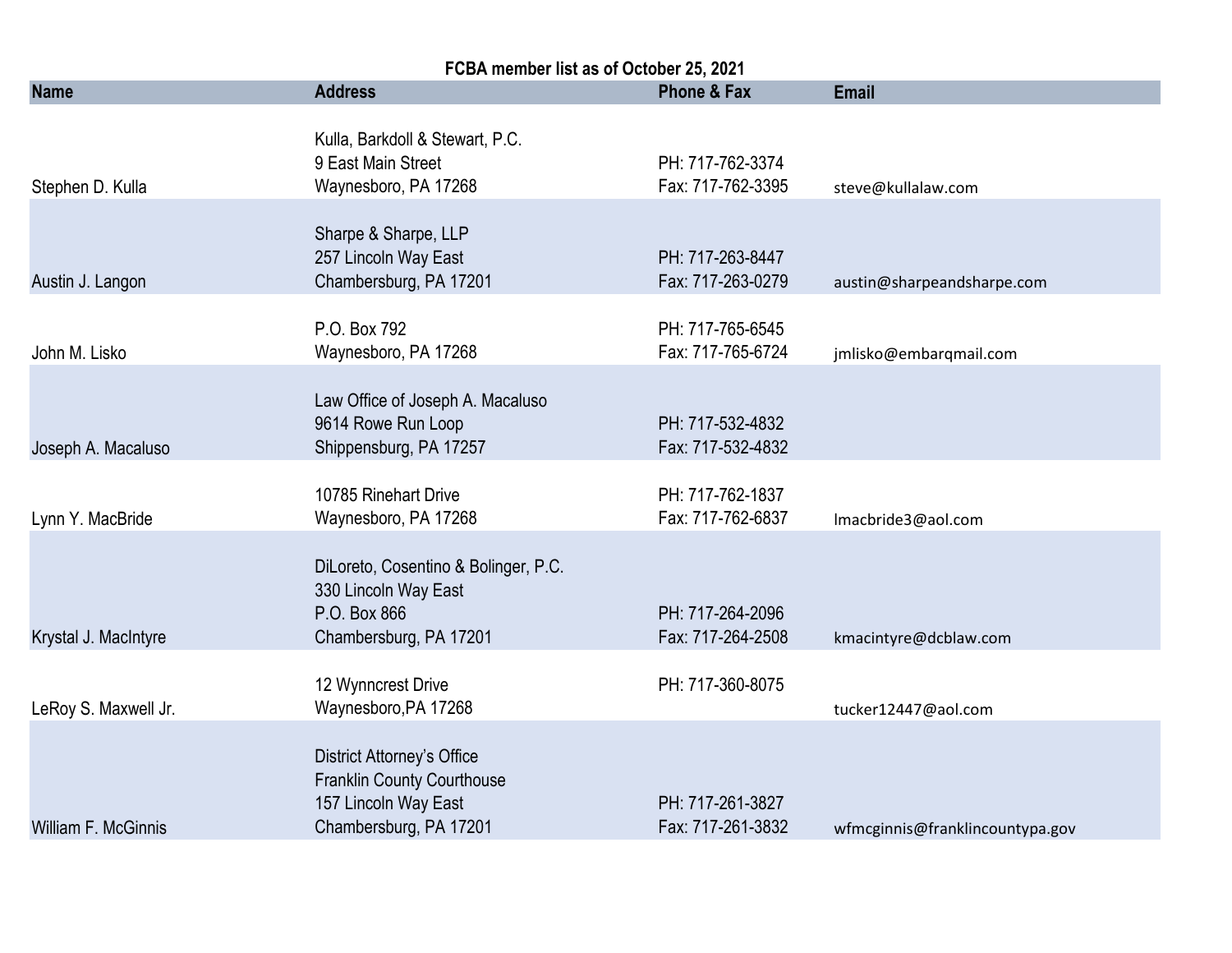| FCBA member list as of October 25, 2021 |                                                                                                                          |                                       |                                  |  |
|-----------------------------------------|--------------------------------------------------------------------------------------------------------------------------|---------------------------------------|----------------------------------|--|
| <b>Name</b>                             | <b>Address</b>                                                                                                           | <b>Phone &amp; Fax</b>                | <b>Email</b>                     |  |
| Honorable Shawn D. Meyers               | Judge Meyers' Chambers<br><b>Franklin County Courthouse</b><br>157 Lincoln Way East<br>Chambersburg, PA 17201            | PH: 717-261-3844<br>Fax: 717-261-3847 |                                  |  |
| Nancy H. Meyers                         | Salzmann Hughes, P.C.<br>79 St. Paul Drive<br>Chambersburg, PA 17201                                                     | PH: 717-263-2121<br>Fax: 717-263-0663 | nmeyers@salzmannhughes.com       |  |
| Matthew S. Militello                    | <b>District Attorney's Office</b><br><b>Franklin County Courthouse</b><br>157 Lincoln Way East<br>Chambersburg, PA 17201 | PH: 717-261-3827<br>Fax: 717-261-3832 | msmilitello@franklincountypa.gov |  |
| Zachary I. Mills                        | 209 Kolpark Drive<br>Chambersburg, PA 17202                                                                              | PH: 717-504-0222                      | mills.z@lawalumni.wlu.edu        |  |
| Timothy W. Misner                       | 39 South Broad Street<br>Waynesboro, PA 17268                                                                            | PH: 717-765-8080<br>Fax: 717-765-4828 | tmisner@pa.net                   |  |
| Christopher J. Mosebrook                | <b>Public Defender's Office</b><br><b>Franklin County Courthouse</b><br>157 Lincoln Way East<br>Chambersburg, PA 17201   | PH: 717-261-3868<br>Fax: 717-261-3197 | cjmosebrook@franklincountypa.gov |  |
| R. Thomas Murphy                        | R. Thomas Murphy & Associates, P.C.<br>2005 East Main Street<br>Waynesboro, PA 17268                                     | PH: 717-762-1032<br>Fax: 717-762-1832 | tomm@rthomasmurphy.com           |  |
| Forest N. Myers                         | 137 Park Place West<br>Shippensburg, PA 17257                                                                            | PH: 717-532-9046<br>Fax: 717-532-8879 | fnmyers@lawofficeforestmyers.com |  |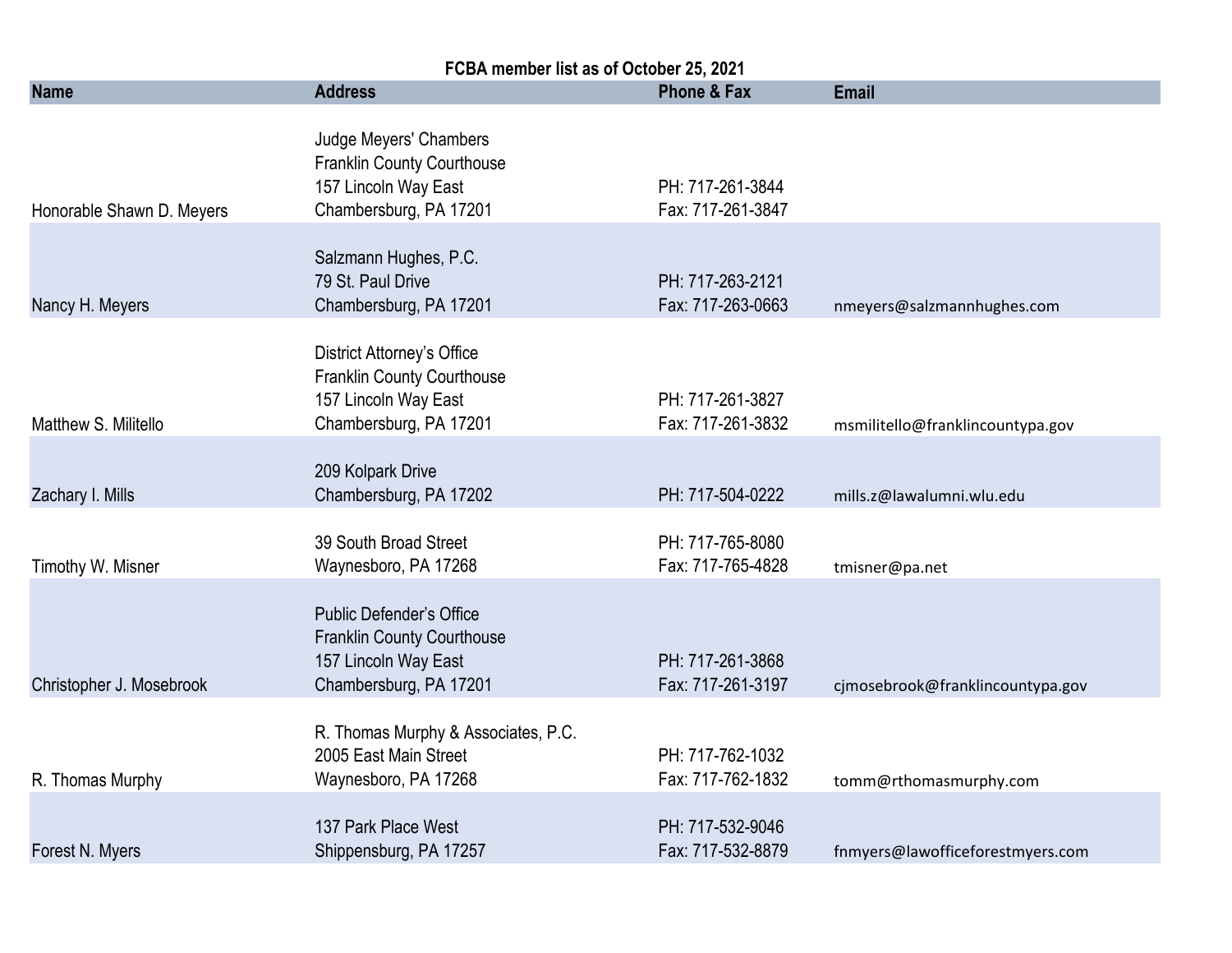| FCBA member list as of October 25, 2021 |                                                                                                         |                                       |                                                                 |  |
|-----------------------------------------|---------------------------------------------------------------------------------------------------------|---------------------------------------|-----------------------------------------------------------------|--|
| <b>Name</b>                             | <b>Address</b>                                                                                          | <b>Phone &amp; Fax</b>                | <b>Email</b>                                                    |  |
| Deborah Dresser Neiderer                | Law Offices of Women in Need<br>455 Lincoln Way East, Suite B<br>Chambersburg, PA 17201                 | PH: 717-264-6544<br>Fax: 717-267-6727 | deborah@neidererlaw.com                                         |  |
| Aaron Neuharth                          | <b>Neuharth Law Offices</b><br>122 East Queen Street, Suite 1<br>P.O. Box 359<br>Chambersburg, PA 17201 | PH: 717-264-2939<br>Fax: 717-264-0384 | aneuharth@neuharthlaw.com                                       |  |
| Jennifer S. Newman                      | <b>Franklin County Domestic Relations Office</b><br>218 North Second Street<br>Chambersburg, PA 17201   | PH: 717-264-6144<br>Fax: 717-267-1223 | jnewman@franklincountypa.gov<br>or<br>JenniferNewman@PACSES.com |  |
| <b>Kristin Diller Nicklas</b>           | <b>Nicklas Law Offices</b><br>946 Lincoln Way East<br>Chambersburg, PA 17201                            | PH: 717-414-7242<br>Fax: 717-414-7246 | Kristin@nicklaslawoffices.com                                   |  |
| Mark T. Orndorf                         | <b>B&amp;D Law Group</b><br>1110 Kennebec Drive<br>Chambersburg, PA 17201                               | PH: 717-264-5194<br>Fax: 717-264-7640 | markorndorf@blackanddavison.com                                 |  |
| Amy L. Owen                             | Johnson Duffie<br>183 Lincoln Way East<br>Chambersburg, PA 17201                                        | PH: 717-761-4540<br>Fax: 717-761-3015 | aowen@johnsonduffie.com                                         |  |
| Stephen E. Patterson                    | Salzmann Hughes, P.C.<br>79 St. Paul Drive<br>Chambersburg, PA 17201                                    | PH: 717-263-2121<br>Fax: 717-263-0663 | spatterson@salzmannhughes.com                                   |  |
| Jason E. Piatt                          | <b>Piatt Law PLLC</b><br>20 East 6th Street, Suite 205<br>Waynesboro, PA 17268                          | PH: 717-655-5487<br>Fax: 717-762-0288 | jpiatt@piattlaw.com                                             |  |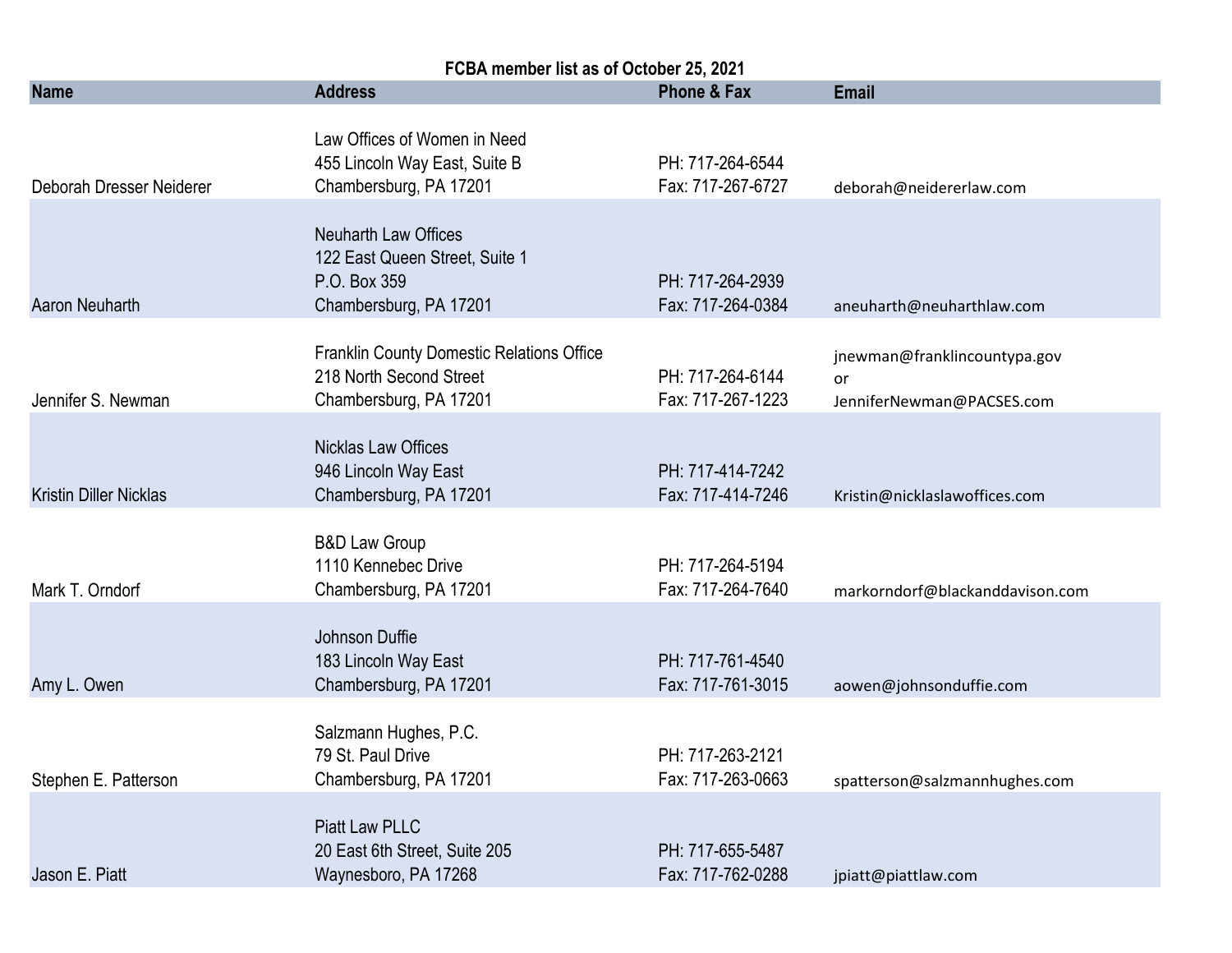| FCBA member list as of October 25, 2021 |                                                                                    |                                                           |                            |  |
|-----------------------------------------|------------------------------------------------------------------------------------|-----------------------------------------------------------|----------------------------|--|
| <b>Name</b>                             | <b>Address</b>                                                                     | <b>Phone &amp; Fax</b>                                    | <b>Email</b>               |  |
| David W. Rahauser                       | 157 East Washington Street<br>Chambersburg, PA 17201                               | PH: 717-267-3239<br>Fax: 717-267-2355                     | dwr@dwrlaw.us              |  |
| Mahesh K. Rao                           | P.O. Box 4604<br>Hagerstown, MD 21742                                              | PH: 717-559-0106                                          | maheshkrao@me.com          |  |
| Christopher L. Reibsome                 | Christopher Reibsome Law, LLC<br>14 East Baltimore Street<br>Greencastle, PA 17225 | PH: 717-643-0072<br>Fax: 888-211-2370                     | c.reibsome@reibsomelaw.com |  |
| <b>Steve Rice</b>                       | Steve Rice, P.C.<br>260 W High Street, Suite 2<br>Gettysburg, PA 17325             | PH: 717-339-0011<br>Fax: 717-339-0010                     | sr@stevericelaw.com        |  |
| Zachary M. Rice                         | Salzmann Hughes, P.C.<br>79 St. Paul Drive<br>Chambersburg, PA 17201               | PH: 717-263-2121<br>Fax: 717-263-0663                     | zrice@salzmannhughes.com   |  |
| Lawrence R. Rife, IV                    | Hoskinson, Wenger & Rife<br>147 East Washington Street<br>Chambersburg, PA 17201   | PH: 717-263-8535<br>Fax: 717-263-6026                     | Irife@HWRlawoffices.com    |  |
| Tracy J. Ross                           | Keller, Keller, Beck and Ross, LLC<br>1035 Wayne Avenue<br>Chambersburg, PA 17201  | PH: 717-264-1110<br>PH: 717-762-3331<br>Fax: 717-762-1810 | tross@kkbrlaw.com          |  |
| Ann Marie Rotz                          | Rotz Law Office, LLC<br>P.O. Box 4628<br>Hagerstown, MD 21742-4628                 | PH: 301-800-7784<br>PH: 717-549-4428                      | ann@rotzlaw.com            |  |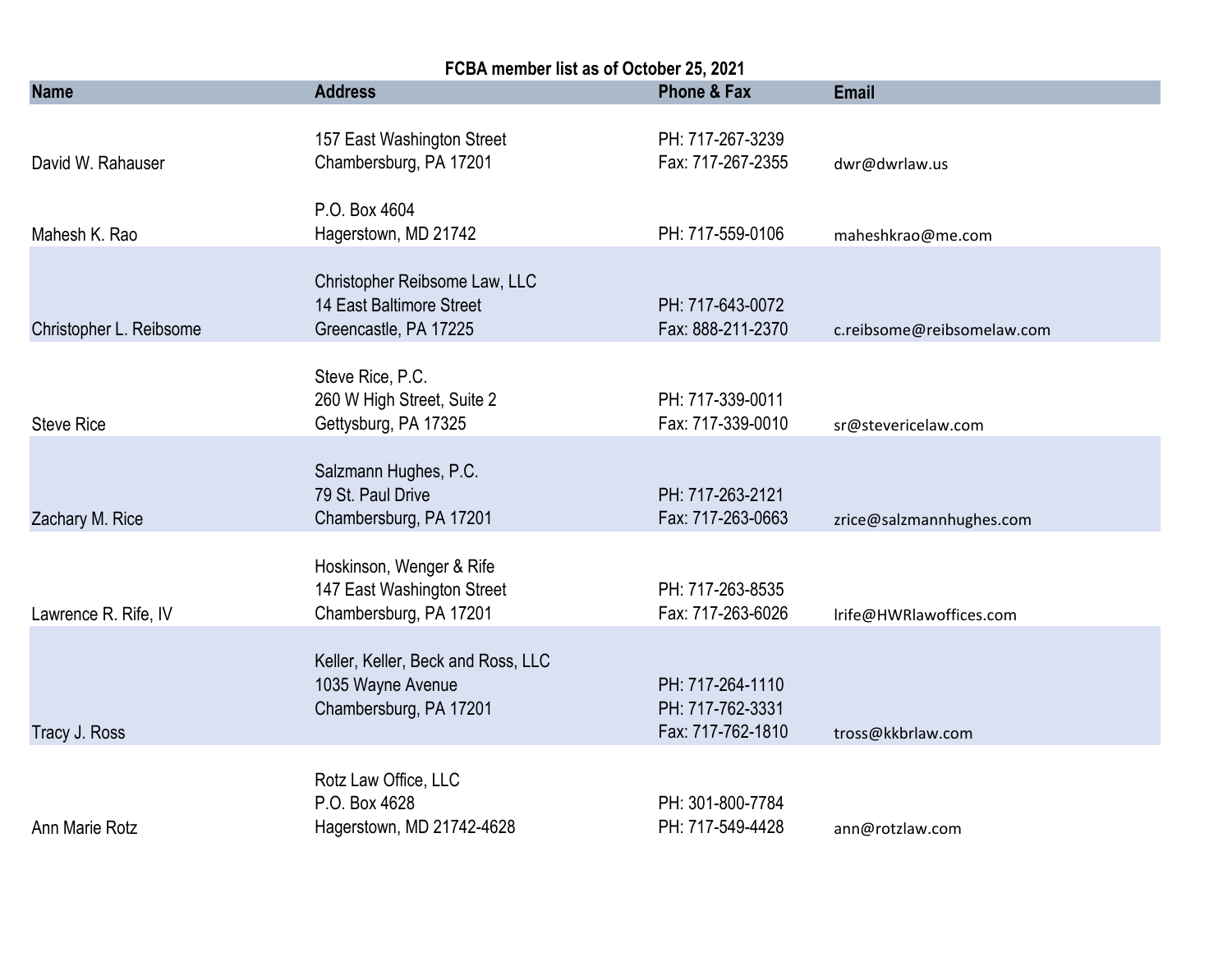| FCBA member list as of October 25, 2021 |                                                                                                                          |                                       |                                 |  |
|-----------------------------------------|--------------------------------------------------------------------------------------------------------------------------|---------------------------------------|---------------------------------|--|
| <b>Name</b>                             | <b>Address</b>                                                                                                           | Phone & Fax                           | <b>Email</b>                    |  |
| Abigail J.W. Salawage                   | Kaminski, Hawbaker & Salawage, P.C.<br>221 Lincoln Way East<br>Chambersburg, PA 17201                                    | PH: 717-263-4400<br>Fax: 717-263-7765 | asalawage@khlawpc.com           |  |
| G. Bryan Salzmann                       | Salzmann Hughes, P.C.<br>79 St. Paul Drive<br>Chambersburg, PA 17201                                                     | PH: 717-263-2121<br>Fax: 717-263-0663 | gbsalzmann@salzmannhughes.com   |  |
| Adam R. Schellhase                      | Salzmann Hughes, P.C.<br>79 St. Paul Drive<br>Chambersburg, PA 17201                                                     | PH: 717-263-2121<br>Fax: 717-263-0663 | aschellhase@salzmannhughes.com  |  |
| Paul T. Schemel                         | Dick, Stein, Schemel, Wine & Frey, LLP<br>119 East Baltimore Street<br>Greencastle, PA 17225                             | PH: 717-597-0200<br>Fax: 717-597-2542 | paul@dsslawyers.com             |  |
| Robert C. Schollaert                    | <b>B&amp;D Law Group</b><br>1110 Kennebec Drive<br>Chambersburg, PA 17202                                                | PH: 717-264-5194<br>Fax: 717-264-7640 | rschollaert@blackanddavison.com |  |
| Rachel C. Schreck                       | Zullinger-Davis-Trinh, P.C.<br>74 North Second Street<br>Chambersburg, PA 17201                                          | PH: 717-264-6029<br>Fax: 717-264-1884 | rschreck@zullinger-davis.com    |  |
| <b>Steven Sess</b>                      | <b>District Attorney's Office</b><br><b>Franklin County Courthouse</b><br>157 Lincoln Way East<br>Chambersburg, PA 17201 | PH: 717-261-3827<br>Fax: 717-261-3832 | smsess@franklincountypa.gov     |  |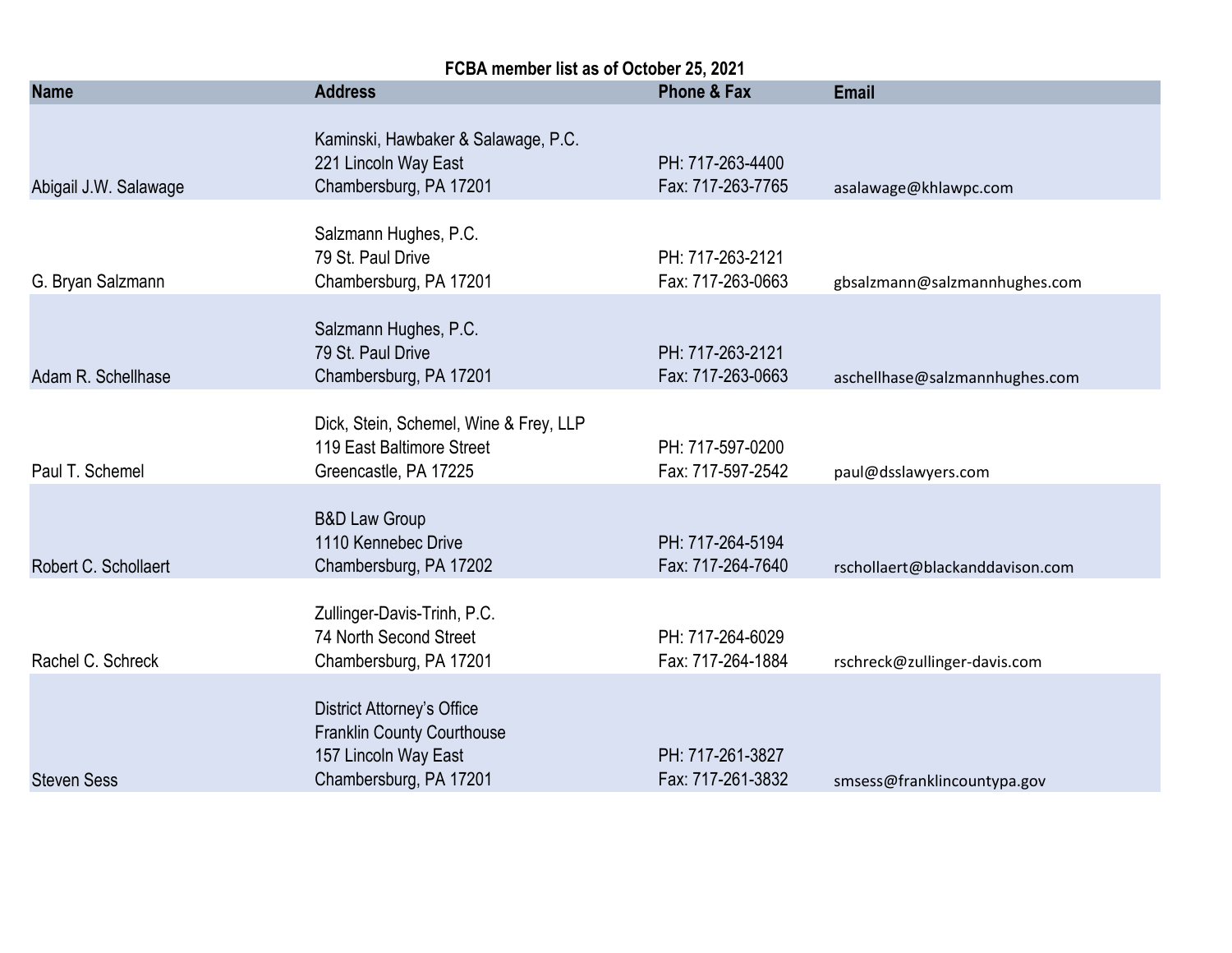| FCBA member list as of October 25, 2021 |                                                                                                                      |                                       |                            |  |
|-----------------------------------------|----------------------------------------------------------------------------------------------------------------------|---------------------------------------|----------------------------|--|
| <b>Name</b>                             | <b>Address</b>                                                                                                       | <b>Phone &amp; Fax</b>                | <b>Email</b>               |  |
| Honorable Mary Beth Shank               | <b>Judge Shank's Chambers</b><br><b>Franklin County Courthouse</b><br>157 Lincoln Way East<br>Chambersburg, PA 17201 | PH: 717-261-3836<br>Fax: 717-261-3176 |                            |  |
| Alexander C. Sharpe                     | Sharpe & Sharpe, LLP<br>257 Lincoln Way East<br>Chambersburg, PA 17201                                               | PH: 717-263-8447<br>Fax: 717-263-0279 | alex@sharpeandsharpe.com   |  |
| J. McDowell Sharpe                      | Sharpe & Sharpe, LLP<br>257 Lincoln Way East<br>Chambersburg, PA 17201                                               | PH: 717-263-8447<br>Fax: 717-263-0279 | jack@sharpeandsharpe.com   |  |
| Anne M. Shepard                         | 14220 Blue Mountain Road<br>Waynesboro, PA 17268                                                                     | PH: 717-762-3327<br>Fax: 717-762-4074 | ams-law@pa.net             |  |
| Annie R. Gómez Shockey                  | 22 North Oller Avenue<br>Waynesboro, PA 17268                                                                        | PH: 762-9411<br>Fax: 762-9297         |                            |  |
| Alexandra M. Sipe                       | Bybel Rutledge, LLP<br>1017 Mumma Road, Suite 302<br>Lemoyne, PA 17043                                               | PH: 717-731-1700<br>Fax: 717-731-8205 | sipe@bybelrutledge.com     |  |
| Michelle L. Sommer                      | Sommer & O'Donnell<br>36 South Hanover Street<br>Carlisle, PA 17013                                                  | PH: 717-422-5209<br>Fax: 717-422-5593 | msommer@sommerodonnell.com |  |
| David F. Spang                          | Walker, Connor & Spang, LLC<br>247 Lincoln Way East<br>Chambersburg, PA 17201                                        | PH: 717-262-2185<br>Fax: 717-262-2187 | dfs@wcslawoffice.com       |  |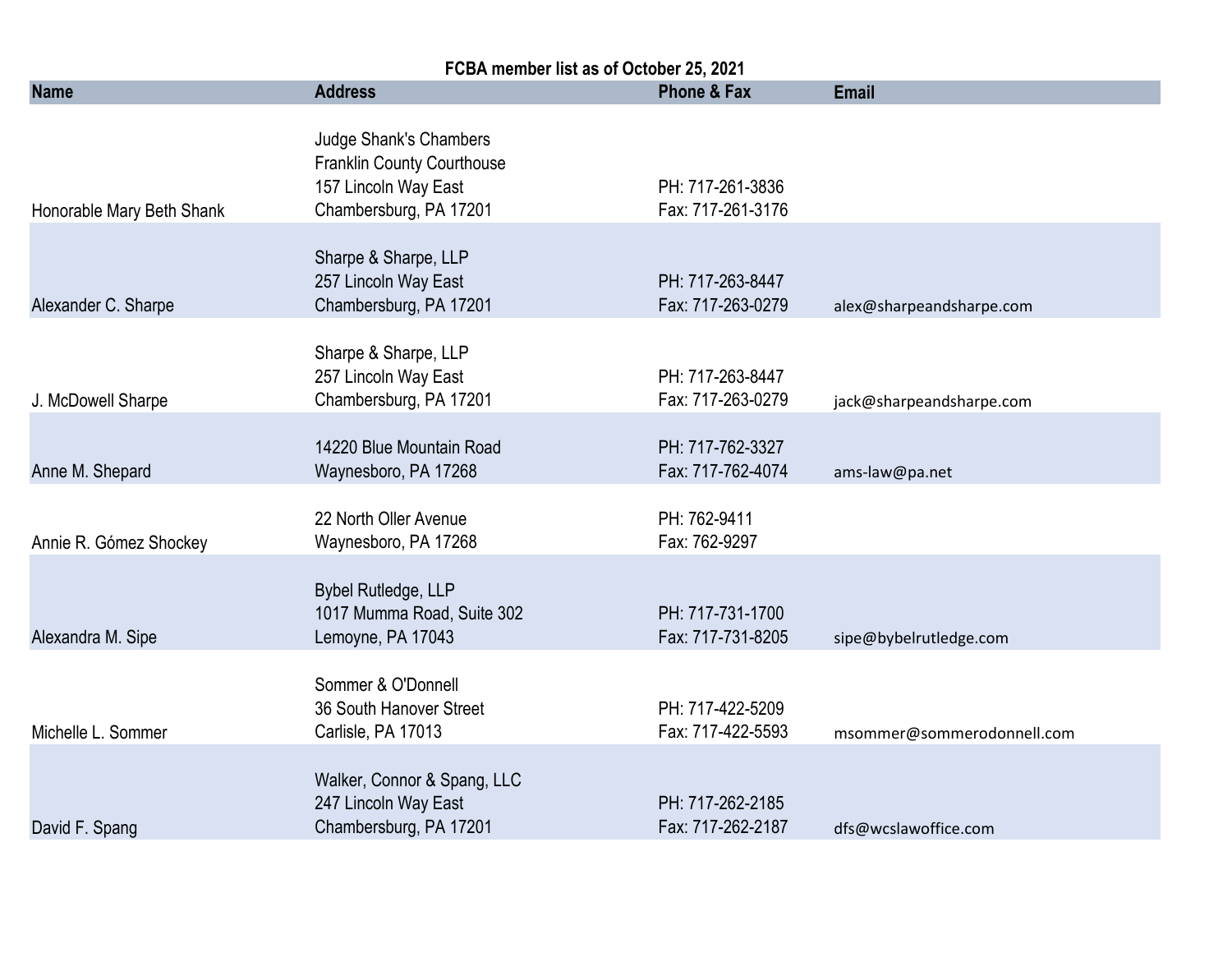| FCBA member list as of October 25, 2021 |                                                                                                                    |                                       |                                  |  |
|-----------------------------------------|--------------------------------------------------------------------------------------------------------------------|---------------------------------------|----------------------------------|--|
| <b>Name</b>                             | <b>Address</b>                                                                                                     | Phone & Fax                           | <b>Email</b>                     |  |
| Nathaniel Spang                         | Walker, Connor & Spang, LLC<br>247 Lincoln Way East<br>Chambersburg, PA 17201                                      | PH: 717-262-2185<br>Fax: 717-262-2187 | nfs@wcslawoffice.com             |  |
| Maureen F. Spang                        | Maureen Flannery Spang<br>247 Lincoln Way East<br>Chambersburg, PA 17201                                           | PH: 215-589-3773                      | mspang18@gmail.com               |  |
| Timothy S. Sponseller                   | Sponseller/Graham, LLC<br>223 Lincoln Way East<br>Chambersburg, PA 17201                                           | PH: 717-264-1100                      | ts@sponsellergraham.com          |  |
| Honorable Todd M. Sponseller            | Judge Sponseller's Chambers<br><b>Franklin County Courthouse</b><br>157 Lincoln Way East<br>Chambersburg, PA 17201 | PH: 717-261-3840<br>Fax: 717-261-3800 |                                  |  |
| Edward I. Steckel                       | 220 Lincoln Way East<br>Chambersburg, PA 17201                                                                     | PH: 717-263-0486<br>Fax: 717-264-0554 | edward@steckellaw.comcastbiz.net |  |
| Thomas B. Steiger Jr.                   | <b>Steiger and Steiger</b><br>56 South Main Street<br>Mercersburg, PA 17236                                        | PH: 717-328-3525<br>Fax: 717-328-9791 | tsteiger@steigerandsteiger.com   |  |
| James M. Stein                          | Dick, Stein, Schemel, Wine & Frey, LLP<br>13 West Main Street, Suite 210<br>Waynesboro, PA 17268                   | PH: 717-762-1160<br>Fax: 717-762-6040 | jim@dsslawyers.com               |  |
| Matthew N. Stewart                      | Kulla, Barkdoll & Stewart, P.C.<br>9 East Main Street<br>Waynesboro, PA 17268                                      | PH: 717-762-3374<br>Fax: 717-762-3395 | matt@kullalaw.com                |  |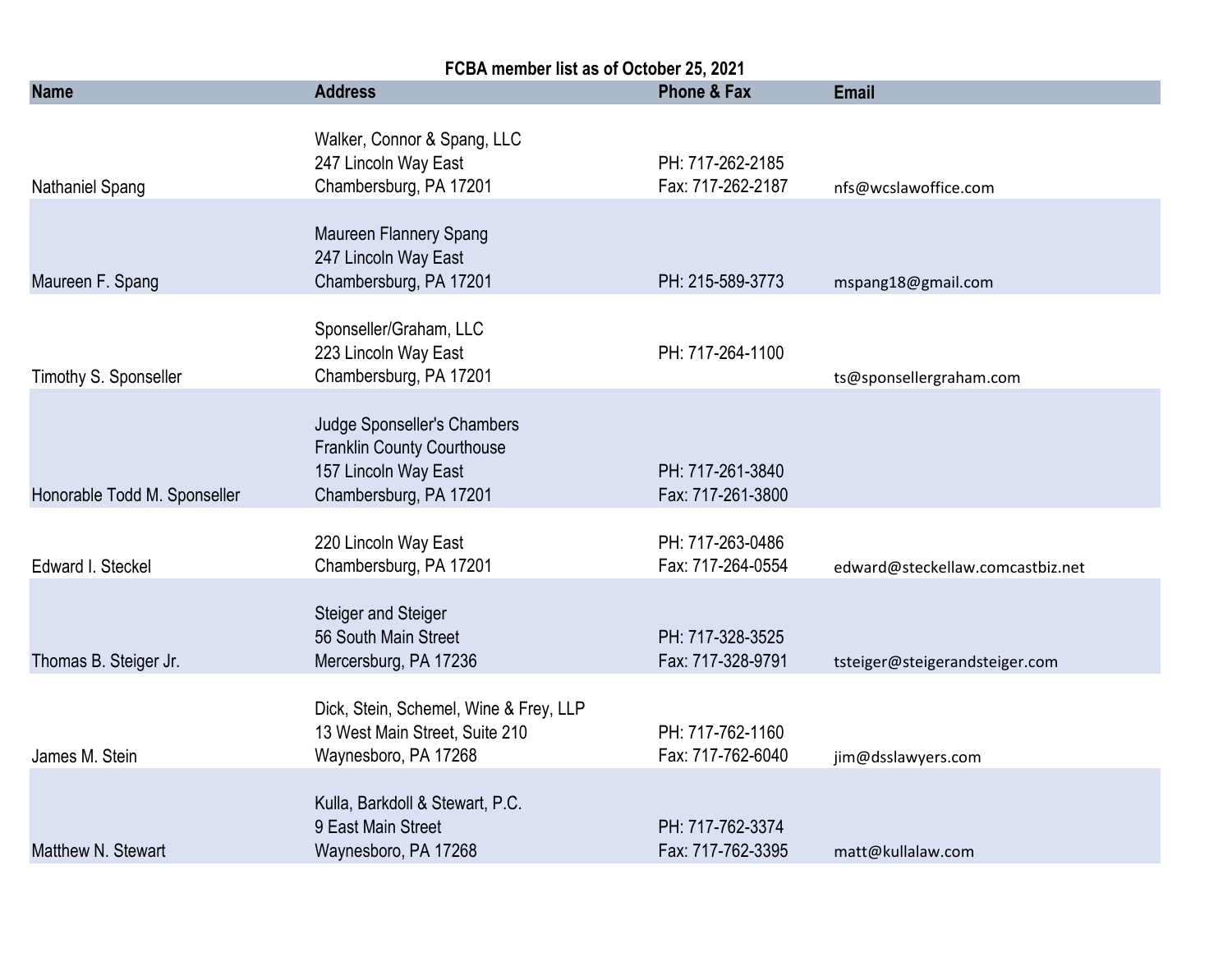| FCBA member list as of October 25, 2021 |                                                                                                 |                                       |                                    |  |
|-----------------------------------------|-------------------------------------------------------------------------------------------------|---------------------------------------|------------------------------------|--|
| <b>Name</b>                             | <b>Address</b>                                                                                  | <b>Phone &amp; Fax</b>                | <b>Email</b>                       |  |
| M. Teri Hall Stiltner                   | Law Office of M. Teri Hall Stiltner<br>25 Penncraft Avenue, Suite 310<br>Chambersburg, PA 17201 | PH: 717-262-9091<br>Fax: 717-262-9095 | hslaw-ths@pa.net                   |  |
| Elliott B. Sulcove                      | <b>B&amp;D Law Group</b><br>1110 Kennebec Drive<br>Chambersburg, PA 17203                       | PH: 717-264-5194<br>Fax: 717-264-7640 | elliottsulcove@blackanddavison.com |  |
| Jan G. Sulcove                          | <b>B&amp;D Law Group</b><br>1110 Kennebec Drive<br>Chambersburg, PA 17204                       | PH: 717-264-5194<br>Fax: 717-264-7640 | jansulcove@blackanddavison.com     |  |
| Jerrold A. Sulcove                      | <b>B&amp;D Law Group</b><br>1110 Kennebec Drive<br>Chambersburg, PA 17205                       | PH: 717-264-5194<br>Fax: 717-264-7640 | jerroldsulcove@blackanddavison.com |  |
| Lauren E. Sulcove                       | <b>B&amp;D Law Group</b><br>1110 Kennebec Drive<br>Chambersburg, PA 17204                       | PH: 717-264-5194<br>Fax: 717-264-7640 | lauren@bdlawgrp.com                |  |
| Charles B. Swigart                      | 6805 Lytham Lane<br>Fayetteville, PA 17222                                                      | PH: 814-599-7562                      | c.swigart@comcast.net              |  |
| Kevin M. Taccino                        | <b>Taccino Law Offices</b><br>25 Penncraft Avenue, Suite 310<br>Chambersburg, PA 17201          | PH: 717-262-2319<br>Fax: 717-262-9095 | kevin@taccinolaw.com               |  |
| Michael J. Toms                         | Kulla, Barkdoll & Stewart, P.C.<br>9 East Main Street<br>Waynesboro, PA 17268                   | PH: 717-762-3374<br>Fax: 717-762-3395 | mike@tomsfam.com                   |  |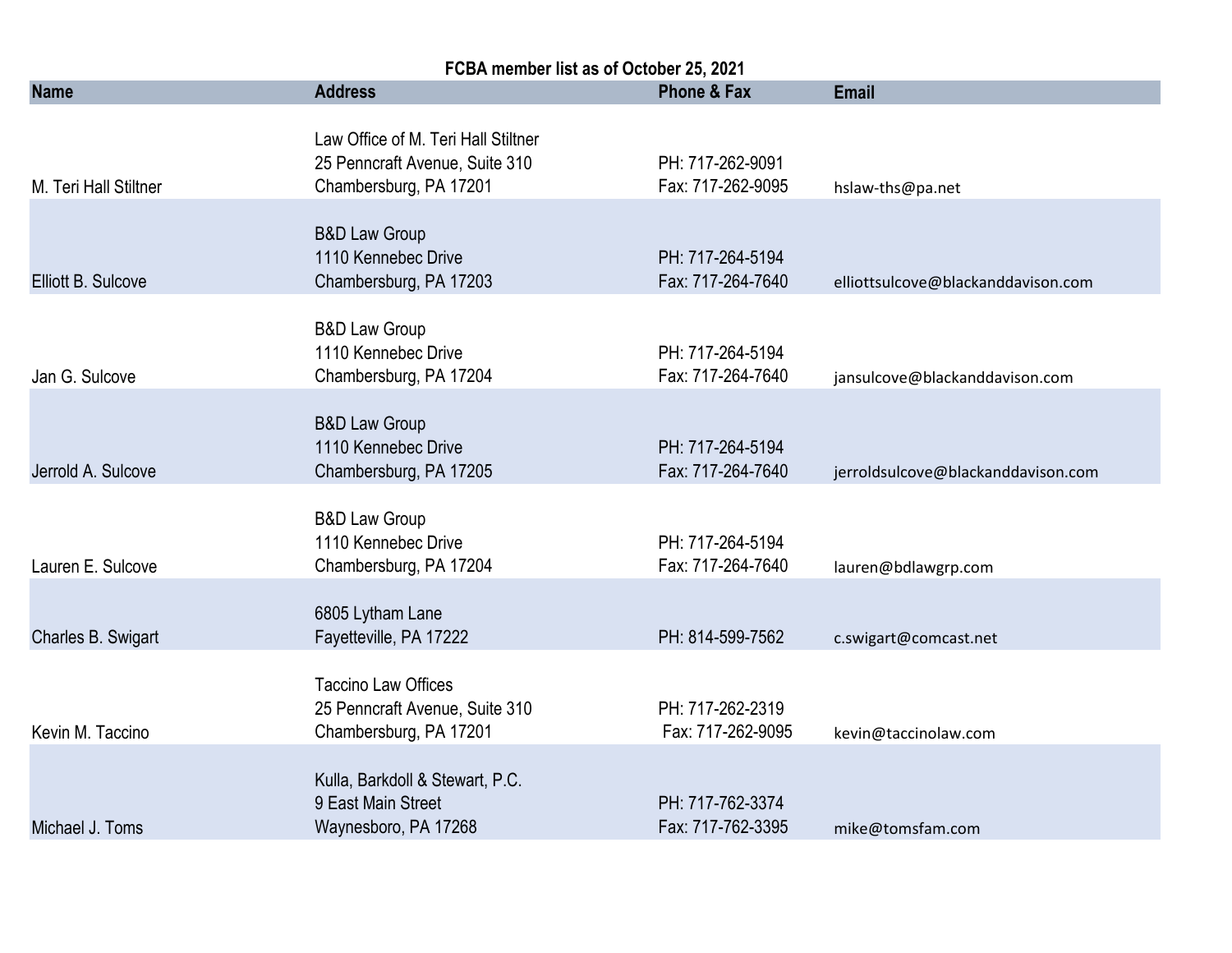| FCBA member list as of October 25, 2021 |                                                                                                                 |                                                   |                              |  |
|-----------------------------------------|-----------------------------------------------------------------------------------------------------------------|---------------------------------------------------|------------------------------|--|
| <b>Name</b>                             | <b>Address</b>                                                                                                  | <b>Phone &amp; Fax</b>                            | <b>Email</b>                 |  |
| Barbara B. Townsend                     | 32 West Queen Street<br>Chambersburg, PA 17201                                                                  | PH: 717-267-3244<br>Fax: 717-267-0813             | lawoffice@pa.net             |  |
| Thomas J. Trgovac                       | Executive VP & General Counsel<br>Global Data Consultants, LLC<br>1144 Kennebec Drive<br>Chambersburg, PA 17201 | PH: 717-262-2080<br>ext. 206<br>Fax: 717-262-2082 | tomtrgovac@gdcit.com         |  |
| <b>Suzanne Miller Trinh</b>             | Zullinger-Davis-Trinh, P.C.<br>74 North Second Street<br>Chambersburg, PA 17201                                 | PH: 717-264-6029<br>Fax: 717-264-1884             | strinh@zullinger-davis.com   |  |
| Honorable Carol L. Van Horn             | 1338 Spring Side Drive West<br>Chambersburg, PA 17202                                                           | PH: 717-261-3836<br>Fax: 717-261-3176             |                              |  |
| Jens C. Wagner                          | Franklin County Children and Youth Service<br>425 Franklin Farm Lane<br>Chambersburg, PA 17202                  | PH: 717-263-1900<br>Fax: 717-263-1254             | jwagner@franklincountypa.gov |  |
| Martha B. Walker                        | Walker, Connor & Spang, LLC<br>247 Lincoln Way East<br>Chambersburg, PA 17201                                   | PH: 717-262-2185<br>Fax: 717-262-2187             | mbw@wcslawoffice.com         |  |
| Honorable John R. Walker                | 6226 Fairway Drive West<br>Fayetteville, PA 17222-9237                                                          | PH: 717-264-3149                                  |                              |  |
| Honorable Richard J. Walsh              | 966 Ortley Drive<br>Mechanicsburg, PA 17055                                                                     | PH: 717-762-6800<br>Fax: 717-261-3163             | walshrj1@gmail.com           |  |
| Clinton J. Webb                         | Salzmann Hughes, P.C.<br>79 St. Paul Drive<br>Chambersburg, PA 17201                                            | PH: 717-263-2121<br>Fax: 717-263-0663             | cwebb@salzmannhughes.com     |  |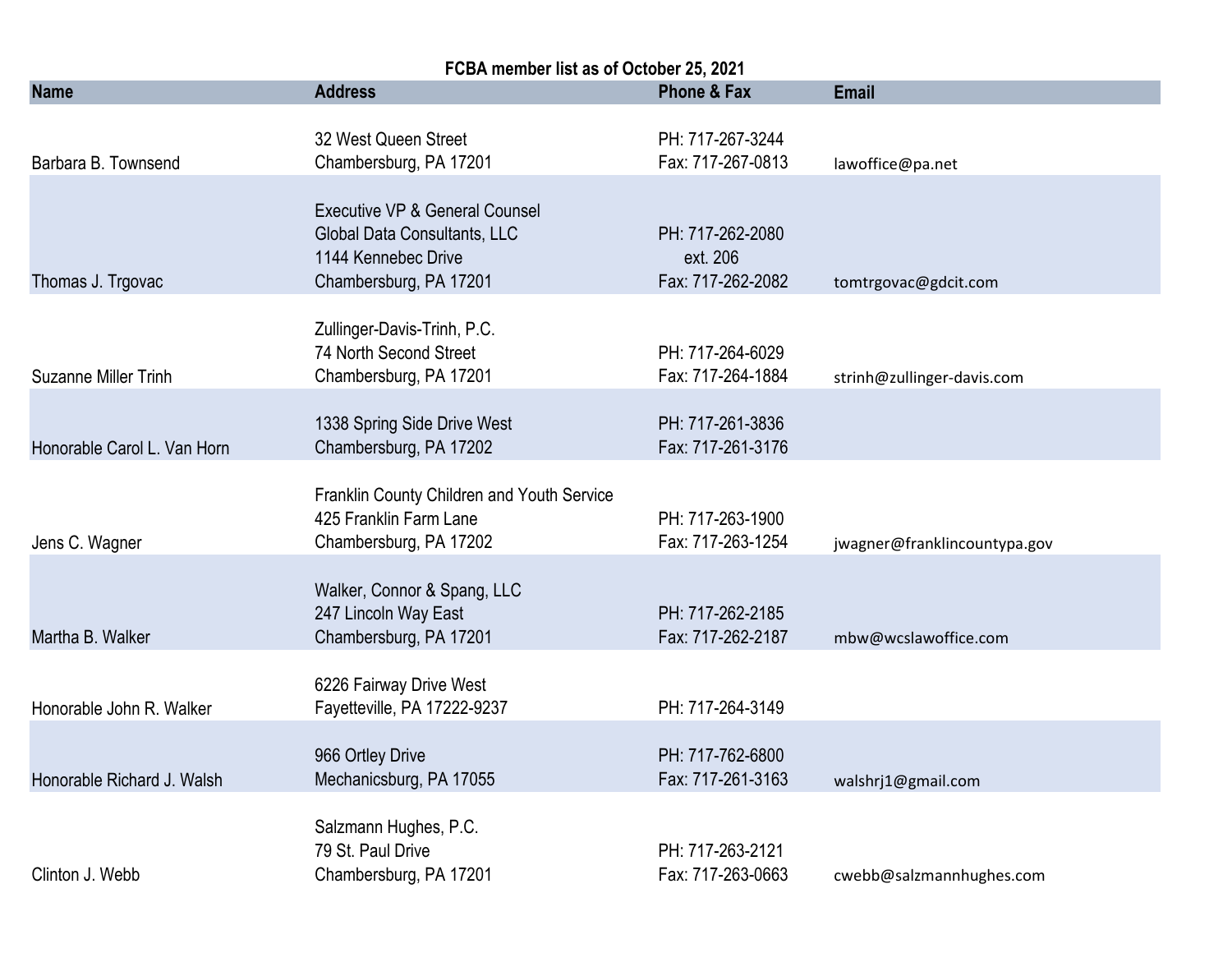| FCBA member list as of October 25, 2021 |                                                                                                     |                                       |                              |
|-----------------------------------------|-----------------------------------------------------------------------------------------------------|---------------------------------------|------------------------------|
| <b>Name</b>                             | <b>Address</b>                                                                                      | <b>Phone &amp; Fax</b>                | <b>Email</b>                 |
| Jerry A. Weigle                         | Weigle & Associates<br>126 East King Street<br>Shippensburg, PA 17257                               | PH: 717-532-7388<br>Fax: 717-532-5289 | jweigle@weigleassociates.com |
| Eric J. Weisbrod                        | Law Office of Eric J. Weisbrod, P.C.<br>999 Lincoln Way East<br>Chambersburg, PA 17201              | PH: 717-496-8516<br>Fax: 717-496-8746 | eric@ejwlaw.net              |
| George E. Wenger Jr.                    | Hoskinson, Wenger & Rife<br>147 East Washington Street<br>Chambersburg, PA 17201                    | PH: 717-263-8535<br>Fax: 717-263-6026 | Ewenger@HWRlawoffices.com    |
| David C. Wertime                        | Wertime Guyer LLC<br>35 North Carlisle Street, Suite A<br>Greencastle, PA 17225                     | PH: 717-597-2323<br>Fax: 717-597-7616 |                              |
| <b>Todd R. Williams</b>                 | Abom & Kutulakis<br>2 West High Street<br>Carlisle, PA 17013                                        | PH: 717-249-0900<br>Fax: 717-249-3344 | TRW@AbomKutulakis.com        |
| J. Edgar Wine                           | Dick, Stein, Schemel, Wine & Frey, LLP<br>119 East Baltimore Street<br>Greencastle, PA 17225        | PH: 717-597-0200<br>Fax: 717-597-2542 | ed@dsslawyers.com            |
| Samuel E. Wiser Jr.                     | Salzmann Hughes, P.C.<br>79 St. Paul Drive<br>Chambersburg, PA 17201                                | PH: 717-263-2121<br>Fax: 717-263-0663 | swiser@salzmannhughes.com    |
| Samantha K. Wolfe                       | The Law Offices of Samantha K. Wolfe LLC<br>20 East Sixth Street, Suite 206<br>Waynesboro, PA 17268 | PH: 717-655-2676<br>Fax: 717-740-6418 | wolfe@skwlawoffice.com       |